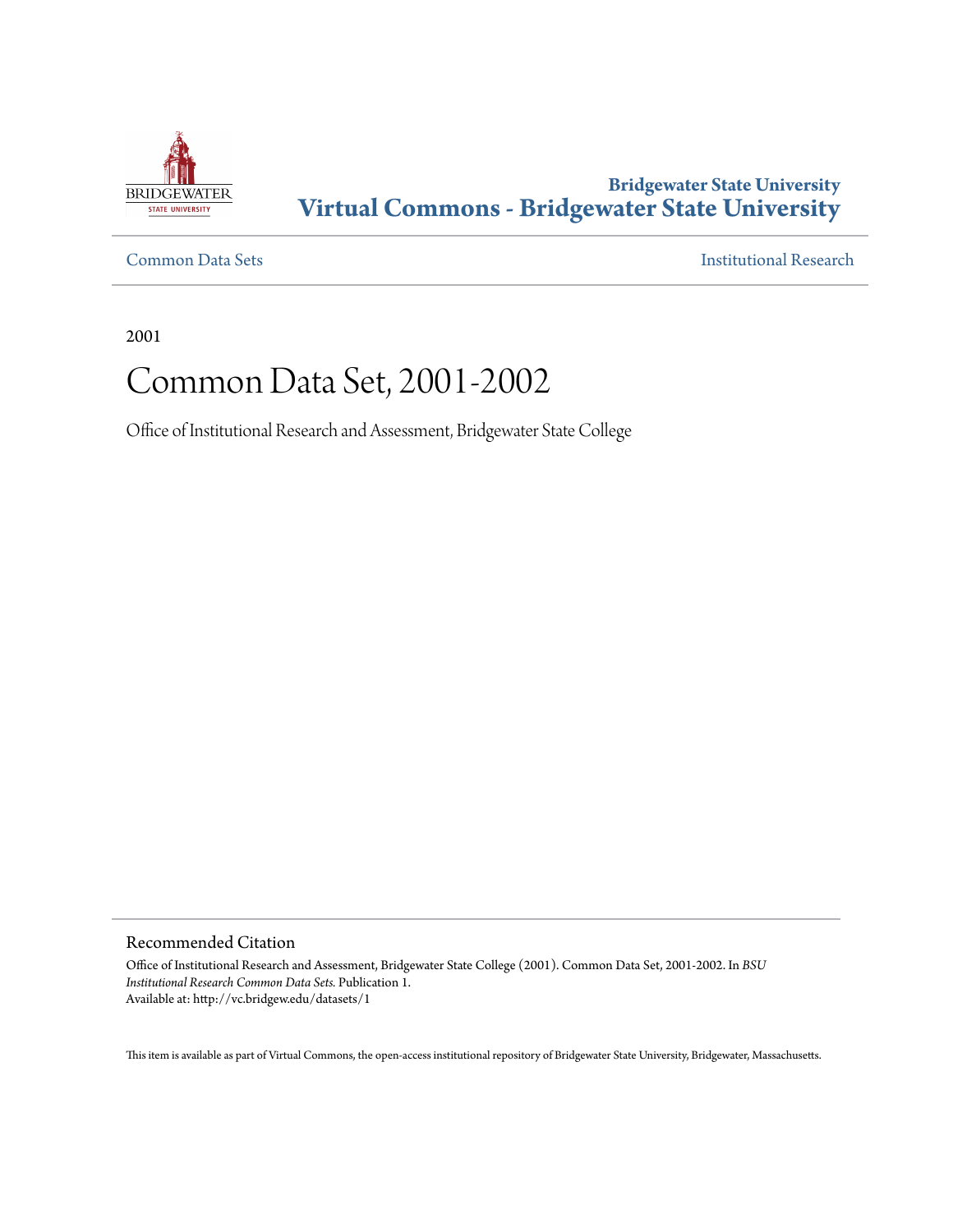## **A. GENERAL INFORMATION**

#### **A1. Address Information**

Name of College or University: Bridgewater State College Mailing Address, City/State/Zip/Country: Bridgewater, MA 02325 Main Phone Number: (508)531-1200 WWW Home Page Address: www.bridgew.edu Admissions Phone Number: (508) 531-1237 Admissions Office Mailing Address, City/State/Zip/Country: Gates House, Bridgewater, MA 02325 Admissions Fax Number: (508) 531-1746 Admissions E-mail Address: admissions@bridgew.edu Is there a separate URL application site on the Internet? If so, please specify: www.bridgew.edu/admissn/applybsc.htm

#### **A2. Source of institutional control** *(check one only)*

| $\boxtimes$ Public  |
|---------------------|
| Private (nonprofit) |
| Proprietary         |

## **A3. Classify your undergraduate institution:**

 $\boxtimes$  Coeducational college

- Men's college
- Women's college

#### **A4. Academic year calendar**

 $\boxtimes$  Semester 14-1-4 Quarter Continuous Trimester Differs by program (describe): □ Other (describe):

#### **A5. Degrees offered by your institution**

 $\boxtimes$  Certificate  $\boxtimes$  Postbachelor's certificate  $\Box$  Diploma  $\boxtimes$  Master's  $\Box$  Associate  $\Box$  Post-master's certificate Transfer Doctoral<br>Terminal Terminal  $\Box$  First professional  $\boxtimes$  Bachelor's  $\boxtimes$  First professional certificate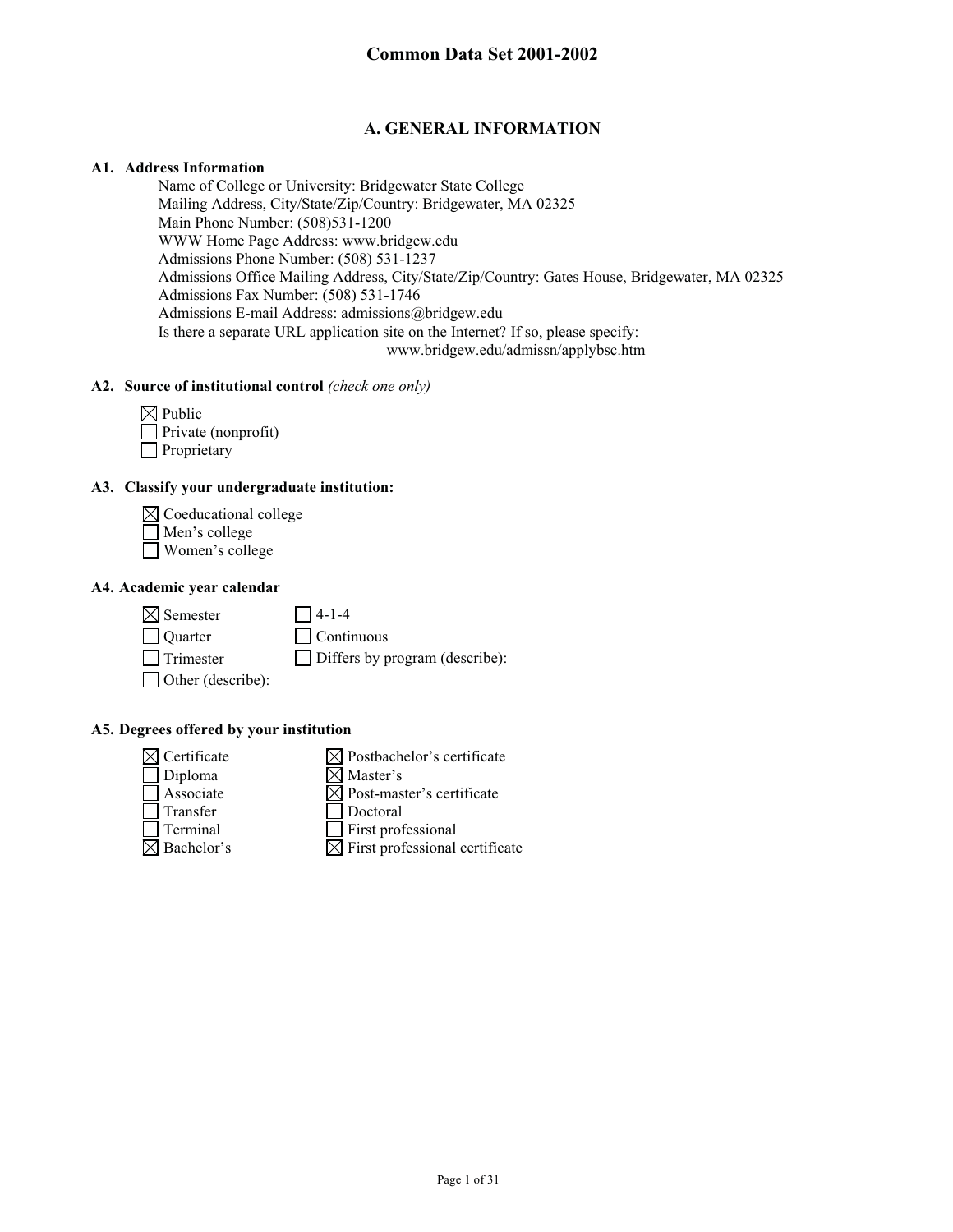## **B. ENROLLMENT AND PERSISTENCE**

**B1. Institutional Enrollment—Men and Women** Provide numbers of students for each of the following categories as of the institution's official fall reporting date or as of October 15, 2001.

|                                                        | <b>FULL-TIME</b> |       |     | <b>PART-TIME</b> |
|--------------------------------------------------------|------------------|-------|-----|------------------|
|                                                        | Men              | Women | Men | Women            |
| Undergraduates                                         |                  |       |     |                  |
| Degree-seeking, first-time<br>freshmen                 | 443              | 695   | 14  | 19               |
| Other first-year, degree-<br>seeking                   | 159              | 195   | 24  | 47               |
| All other degree-seeking                               | 1512             | 2502  | 355 | 627              |
| Total degree-seeking                                   | 2114             | 3392  | 393 | 693              |
| All other undergraduates<br>enrolled in credit courses | 50               | 48    | 226 | 283              |
| Total undergraduates                                   | 2164             | 3440  | 619 | 976              |
| Graduate                                               |                  |       |     |                  |
| Degree-seeking, first-time                             | 11               | 70    | 32  | 131              |
| All other degree-seeking                               | 35               | 96    | 135 | 428              |
| All other graduates enrolled<br>in credit courses      | 12               | 14    | 233 | 642              |
| Total graduate                                         | 58               | 180   | 400 | 1201             |

Total all undergraduates: 7199

Total all graduate and professional students: 1839

GRAND TOTAL ALL STUDENTS: 9038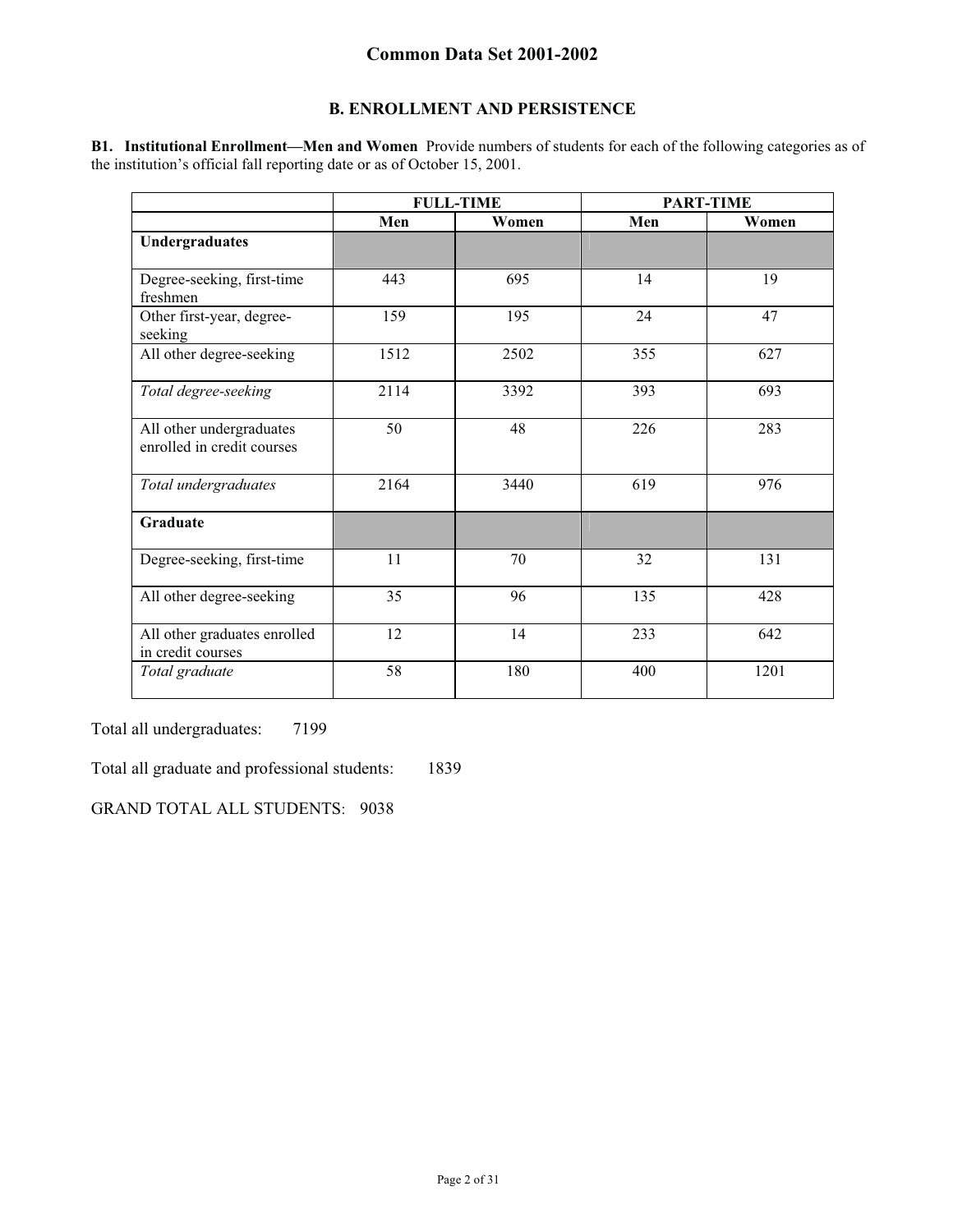**B2. Enrollment by Racial/Ethnic Category.** Provide numbers of undergraduate students for each of the following categories as of the institution's official fall reporting date or as of October 15, 2001. Complete the "Total Undergraduates" column only if you cannot provide data for the first two columns.

|                                   | Degree-seeking<br><b>First-time First year</b> | Degree-seeking<br>Undergraduates<br>(include first-time<br>first-year) | <b>Total</b><br>Undergraduates<br>(both degree- and non-<br>degree-seeking) |
|-----------------------------------|------------------------------------------------|------------------------------------------------------------------------|-----------------------------------------------------------------------------|
| Nonresident aliens                | 23                                             | 123                                                                    |                                                                             |
| Black, non-Hispanic               | 49                                             | 247                                                                    |                                                                             |
| American Indian or Alaskan Native | 3                                              | 17                                                                     |                                                                             |
| Asian or Pacific Islander         | 16                                             | 68                                                                     |                                                                             |
| Hispanic                          | 31                                             | 117                                                                    |                                                                             |
| White, non-Hispanic               | 987                                            | 5499                                                                   |                                                                             |
| Race/ethnicity unknown            | 62                                             | 521                                                                    |                                                                             |
| <b>Total</b>                      | 1171                                           | 6592                                                                   |                                                                             |

#### **Persistence**

**B3. Number of degrees awarded by your institution from July 1, 2000, to June 30, 2001.** 

| Certificate/diploma             |      |
|---------------------------------|------|
| Associate degrees               |      |
| Bachelor's degrees              | 1144 |
| Postbachelor's certificates     | 83   |
| Master's degrees                | 225  |
| Post-master's certificates      | 21   |
| Doctoral degrees                |      |
| First professional degrees      |      |
| First professional certificates |      |
|                                 |      |

#### **Graduation Rates**

The items in this section correspond to data elements collected by the IPEDS Web-based Data Collection System's Graduation Rate Survey (GRS). For complete instructions and definitions of data elements, see the IPEDS GRS instructions and glossary on the 2001 Web-based survey.

#### **For Bachelor's or Equivalent Programs**

Report for the cohort of full-time first-time bachelor's (or equivalent) degree-seeking undergraduate students who entered in fall 1995. Include in the cohort those who entered your institution during the summer term preceding fall 1995.

- **B4.** Initial 1995 cohort of first-time, full-time bachelor's (or equivalent) degree-seeking undergraduate students; total all students: 1087
- **B5.** Of the initial 1995 cohort, how many did not persist and did not graduate for the following reasons: deceased, permanently disabled, armed forces, foreign aid service of the federal government, or official church missions; total allowable exclusions: 0
- **B6.** Final 1995 cohort, after adjusting for allowable exclusions: 1087 (Subtract question B5 from question B4)
- **B7.** Of the initial 1995 cohort, how many completed the program in four years or less (by August 31, 1999): 211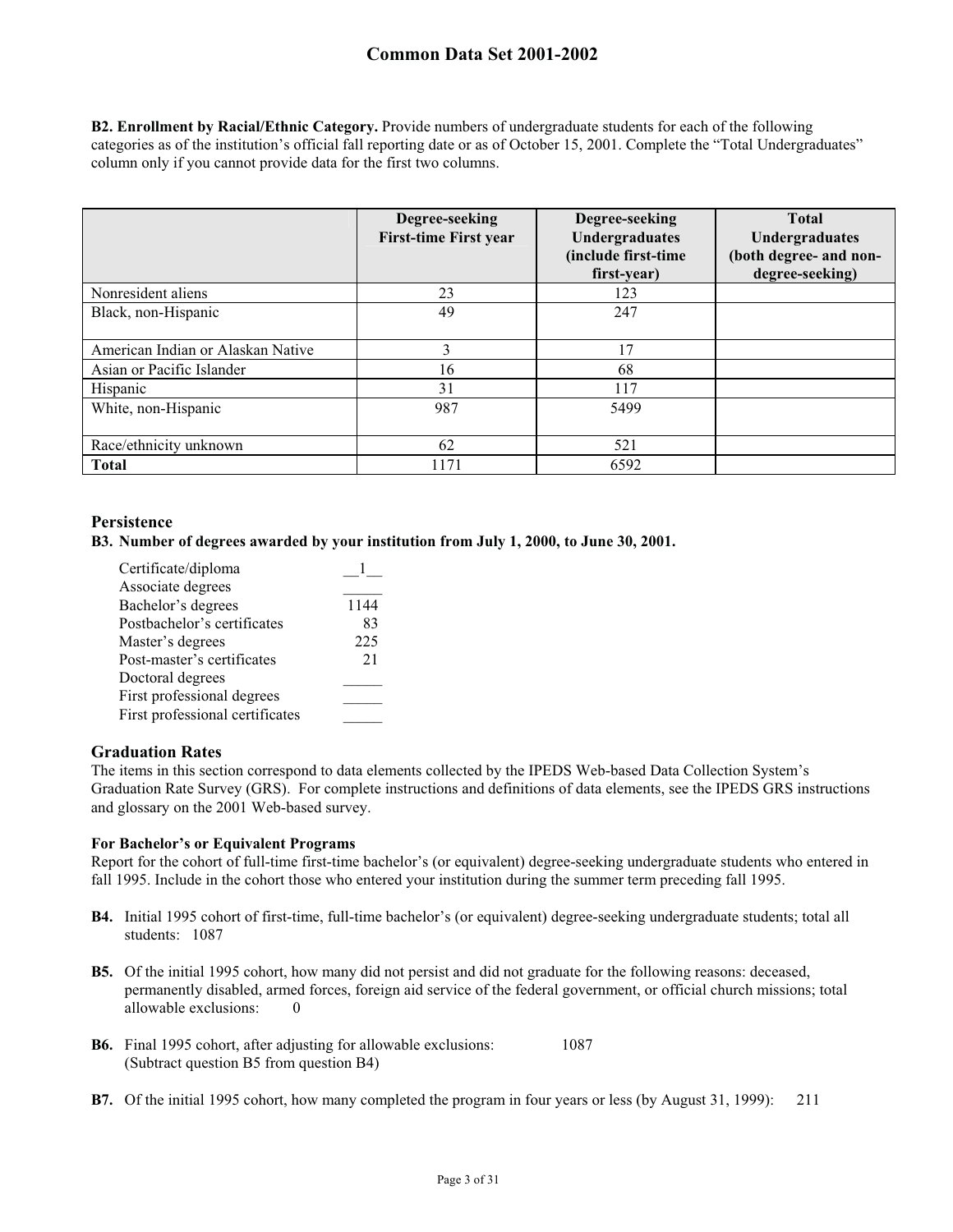- **B8**. Of the initial 1995 cohort, how many completed the program in more than four years but in five years or less (after August 31, 1999 and by August 31, 2000): 239
- **B9.** Of the initial 1995 cohort, how many completed the program in more than five years but in six years or less (after August 31, 2000 and by August 31, 2001): 53
- **B10**. Total graduating within six years (sum of questions B7, B8, and B9): 503
- **B11.** Six-year graduation rate for 1995 cohort (question B10 divided by question B6): 46%

#### **Retention Rates**

Report for the cohort of all full-time, first-time bachelor's (or equivalent) degree-seeking undergraduate students who entered in fall 2000 (or the preceding summer term). The initial cohort may be adjusted for students who departed for the following reasons: deceased, permanently disabled, armed forces, foreign aid service of the federal government or official church missions. No other adjustments to the initial cohort should be made.

**B22.** For the cohort of all full-time bachelor's (or equivalent) degree-seeking undergraduate students who entered your institution as freshmen in fall 2000 (or the preceding summer term), what percentage was enrolled at your institution as of the date your institution calculates its official enrollment in fall 2001? 73.5 %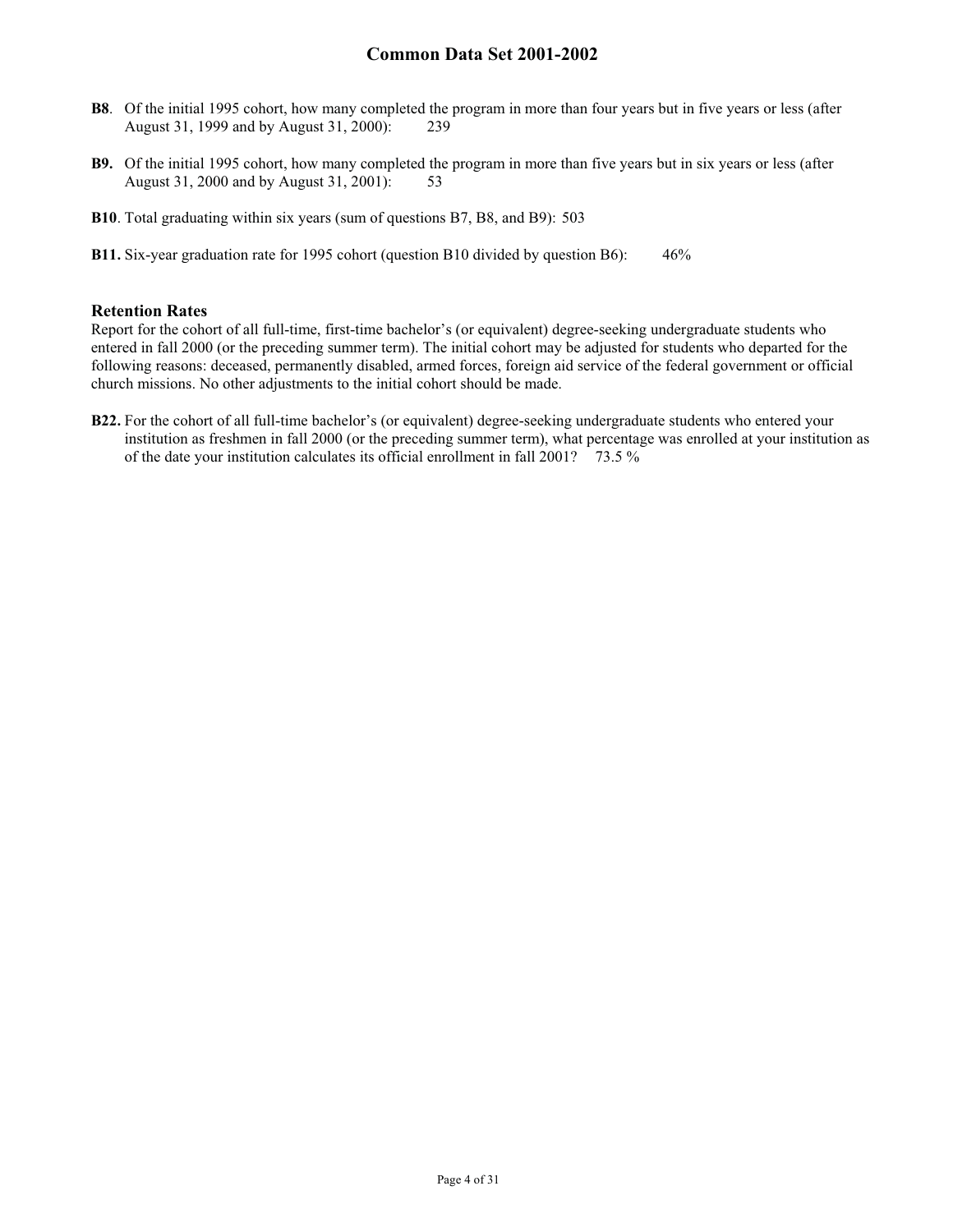#### **C. FIRST-TIME, FIRST-YEAR (FRESHMAN) ADMISSION**

#### **Applications**

**C1. First-time, first-year (freshman) students:** Provide the number of degree-seeking, first-time, first-year students who applied, were admitted, and enrolled (full- or part-time) in fall 2001. Include early decision, early action, and students who began studies during summer in this cohort. Applicants should include only those students who fulfilled the requirements for consideration for admission (i.e., who completed actionable applications) and who have been notified of one of the following actions: admission, nonadmission, placement on waiting list, or application withdrawn (by applicant or institution). Admitted applicants should include wait-listed students who were subsequently offered admission.

| Total first-time, first-year (freshman) men who applied               | 1833 |     |
|-----------------------------------------------------------------------|------|-----|
| Total first-time, first-year (freshman) women who applied             | 2848 |     |
| Total first-time, first-year (freshman) men who were admitted         | 1342 |     |
| Total first-time, first-year (freshman) women who were admitted       | 2143 |     |
| Total full-time, first-time, first-year (freshman) men who enrolled   | 443  |     |
| Total part-time, first-time, first-year (freshman) men who enrolled   | 14   |     |
| Total full-time, first-time, first-year (freshman) women who enrolled |      | 695 |
| Total part-time, first-time, first-year (freshman) women who enrolled |      | 19  |

**C2. Freshman wait-listed students (students who met admission requirements but whose final admission was contingent on space availability)** 

| Do you have a policy of placing students on a waiting list? $\boxtimes$ Yes $\parallel$ No |  |
|--------------------------------------------------------------------------------------------|--|
| If yes, please answer the questions below for fall 2001 admissions:                        |  |
|                                                                                            |  |

| Number of qualified applicants placed on waiting list | 554 |
|-------------------------------------------------------|-----|
| Number accepting a place on the waiting list          | 366 |
| Number of wait-listed students admitted               |     |

#### **Admission Requirements**

#### **C3. High school completion requirement**

Check the appropriate box to identify your high school completion requirement for degree-seeking entering students:

 $\boxtimes$  High school diploma is required and GED is accepted

 $\Box$  High school diploma is required and GED is not accepted

 $\Box$  High school diploma or equivalent is not required

#### **C4. Does your institution require or recommend a general college-preparatory program for degree-seeking students?**

| I×I Require |
|-------------|
|             |

**Recommend** Neither require nor recommend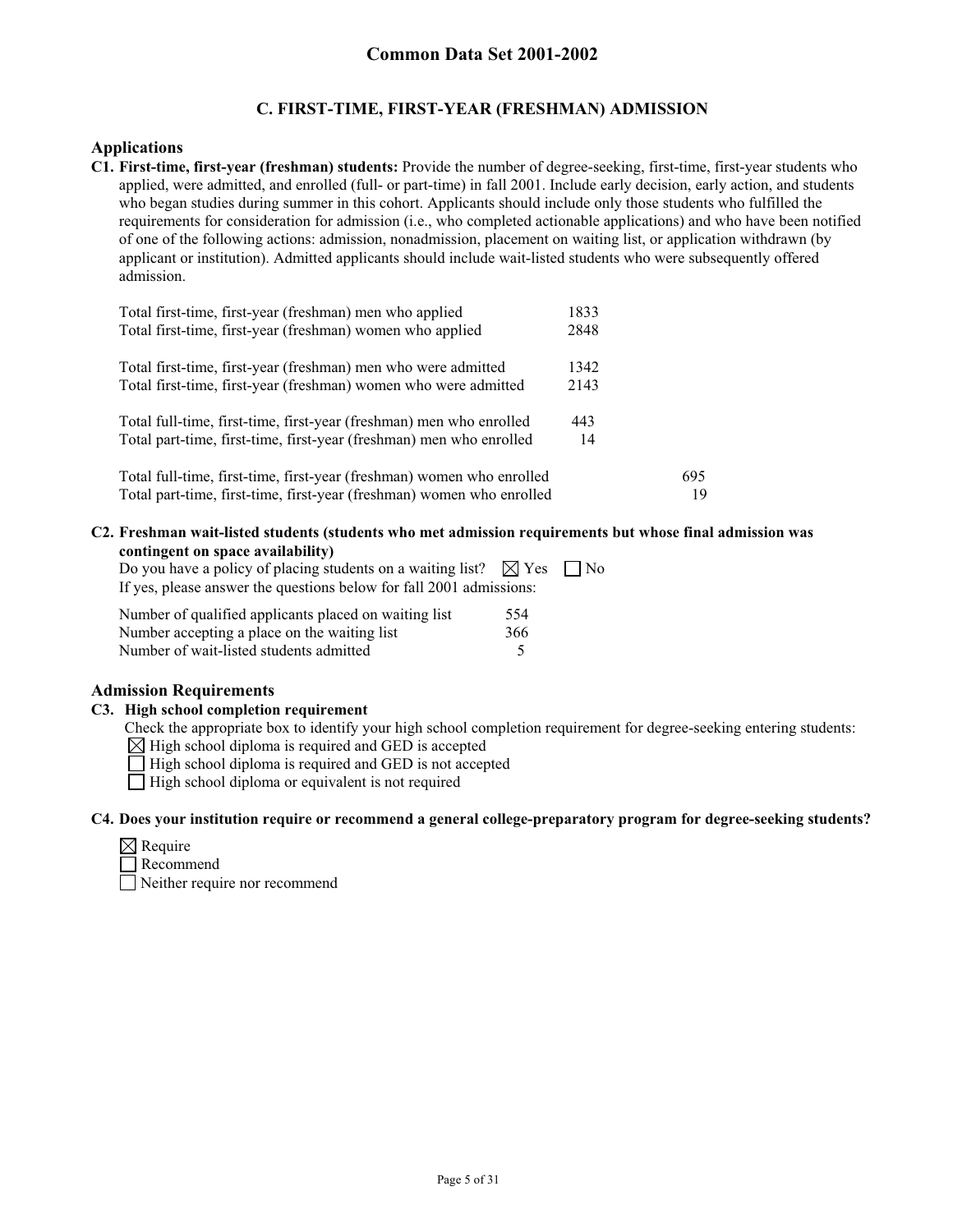**C5. Distribution of high school units required and/or recommended.** Specify the distribution of academic high school course units required and/or recommended of all or most degree-seeking students using Carnegie units (one unit equals one year of study or its equivalent). If you use a different system for calculating units, please convert.

|                                  | <b>Units Required</b> | <b>Units Recommended</b> |
|----------------------------------|-----------------------|--------------------------|
| Total academic units             | 16                    |                          |
| English                          | 4                     |                          |
| Mathematics                      | 3                     |                          |
| Science                          | 3                     |                          |
| Of these, units that must be lab | $\overline{2}$        |                          |
| Foreign language                 |                       |                          |
| Social studies                   |                       |                          |
| History                          |                       |                          |
| Academic electives               | 2                     |                          |
| Other (specify)                  |                       |                          |

#### **Basis for Selection**

**C6.** Do you have an open admission policy, under which virtually all secondary school graduates or students with GED equivalency diplomas are admitted without regard to academic record, test scores, or other qualifications? If so, check which applies:

Open admission policy as described above for all students: n/a

#### **C7. Relative importance of each of the following academic and nonacademic factors in your first-time, first-year, degree-seeking (freshman) admission decisions.**

|                                                                                                                                                                                                                                                                         | <b>Very Important</b>   | Important | <b>Considered</b> | <b>Not Considered</b> |
|-------------------------------------------------------------------------------------------------------------------------------------------------------------------------------------------------------------------------------------------------------------------------|-------------------------|-----------|-------------------|-----------------------|
| <b>Academic</b><br>Secondary school record<br>Class rank<br>Recommendation(s)<br>Standardized test scores<br>Essay                                                                                                                                                      | $\times$<br>$\boxtimes$ |           |                   |                       |
| Nonacademic<br>Interview<br>Extracurricular activities<br>Talent/ability<br>Character/personal qualities<br>Alumni/ae relation<br>Geographical residence<br>State residency<br>Religious affiliation/commitment<br>Minority status<br>Volunteer work<br>Work experience |                         |           |                   |                       |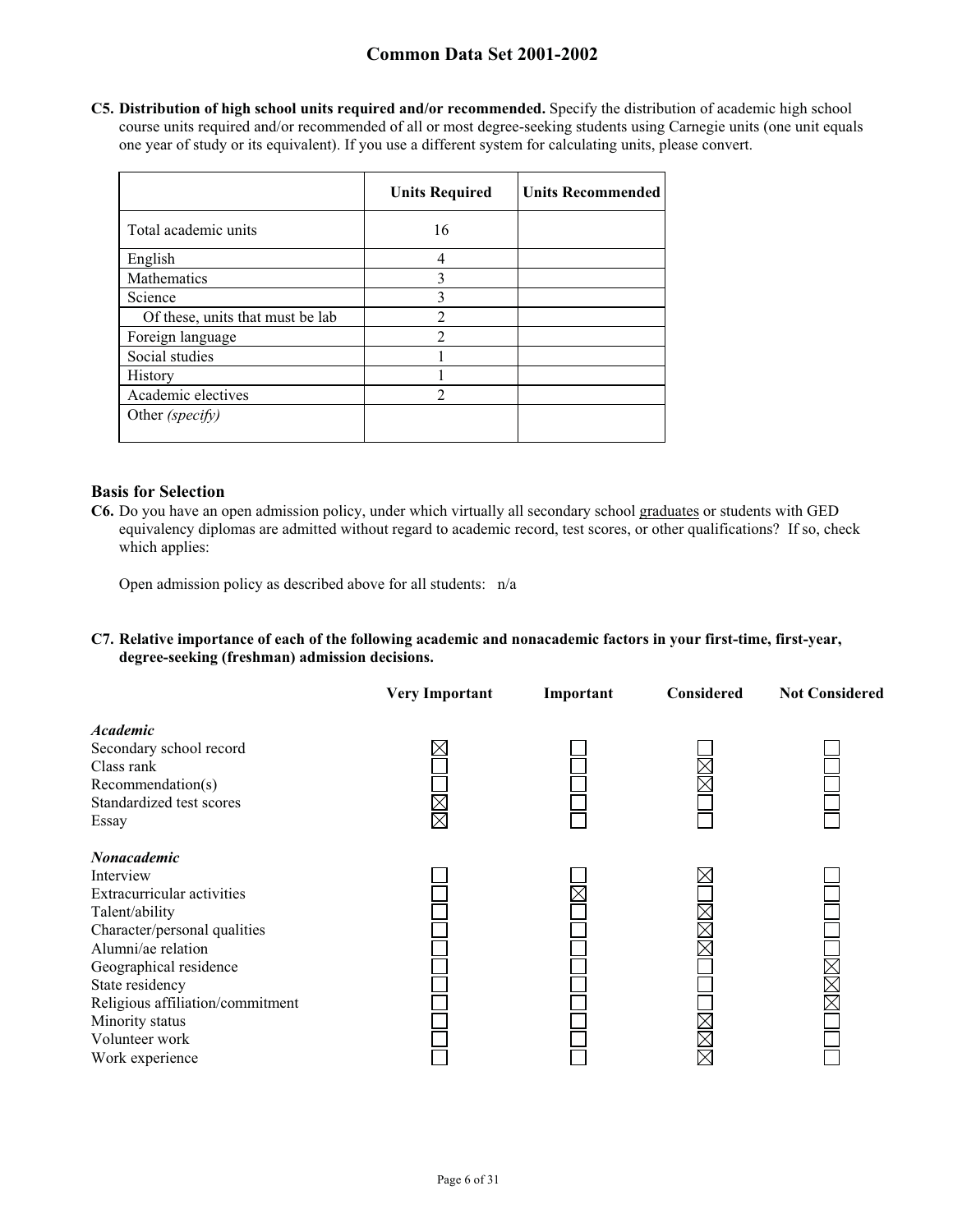## **SAT and ACT Policies**

#### **C8. Entrance exams**

A. Does your institution make use of SAT I, SAT II, or ACT scores in admission decisions for first-time, first-year, degreeseeking applicants?  $\boxtimes$  Yes  $\Box$  No

If yes, place check marks in the appropriate boxes below to reflect your institution's policies for use in admission. **ADMISSION** 

|                                                              |         |           | ADMISSIUN                         |                                        |                 |
|--------------------------------------------------------------|---------|-----------|-----------------------------------|----------------------------------------|-----------------|
|                                                              | Require | Recommend | <b>Require for</b><br><b>Some</b> | <b>Consider If</b><br><b>Submitted</b> | <b>Not Used</b> |
| SAT I                                                        |         |           |                                   |                                        |                 |
| ACT                                                          |         |           |                                   |                                        |                 |
| SAT I or ACT (no preference)                                 |         |           |                                   |                                        |                 |
| SAT I or ACT--SAT I preferred<br>SAT I or ACT--ACT preferred |         |           |                                   |                                        |                 |
| SAT I and SAT II                                             |         |           |                                   |                                        |                 |
| SAT I and SAT II or ACT                                      |         |           |                                   |                                        |                 |
| SAT II                                                       |         |           |                                   |                                        |                 |
|                                                              |         |           |                                   |                                        |                 |

**In addition**, does your institution use applicants' test scores for placement or counseling?

| Placement  | $\boxtimes$ Yes | $\vert$ No |
|------------|-----------------|------------|
| Counseling | $\boxtimes$ Yes | $\Box$ No  |

- C. Latest date by which SAT I or ACT scores must be received for fall-term admission\_\_March 1\_
- D. If necessary, use this space to clarify your test policies (e.g., if tests are recommended for some students, or if tests are not required of some students):

### **Freshman Profile**

Provide percentages for **ALL enrolled, degree-seeking, full-time and part-time, first-time, first-year (freshman) students**  enrolled in fall 2001, including students who began studies during summer, international students/nonresident aliens, and students admitted under special arrangements.

**C9. Percent and number of first-time, first-year (freshman) students enrolled in fall 2001 who submitted national standardized (SAT/ACT) test scores.** Include information for **ALL enrolled, degree-seeking, first-time, first-year (freshman) students who submitted test scores**. Do not include partial test scores (e.g., mathematics scores but not verbal for a category of students) or combine other standardized test results (such as TOEFL) in this item. SAT scores should be recentered scores. The 25th percentile is the score that 25 percent scored at or below; the 75th percentile score is the one that 25 percent scored at or above.

| Percent submitting SAT scores | 96 | Number submitting SAT scores | 1131 |
|-------------------------------|----|------------------------------|------|
| Percent submitting ACT scores |    | Number submitting ACT scores | 45   |

|                      | 25th Percentile | <b>75th Percentile</b> |
|----------------------|-----------------|------------------------|
| <b>SAT I Verbal</b>  | 460             | 560                    |
| SAT I Math           | 450             | 550                    |
| <b>ACT</b> Composite | 16.5            | 23.0                   |
| <b>ACT</b> English   | 16.5            | 23.5                   |
| <b>ACT Math</b>      | 16.5            | 23.5                   |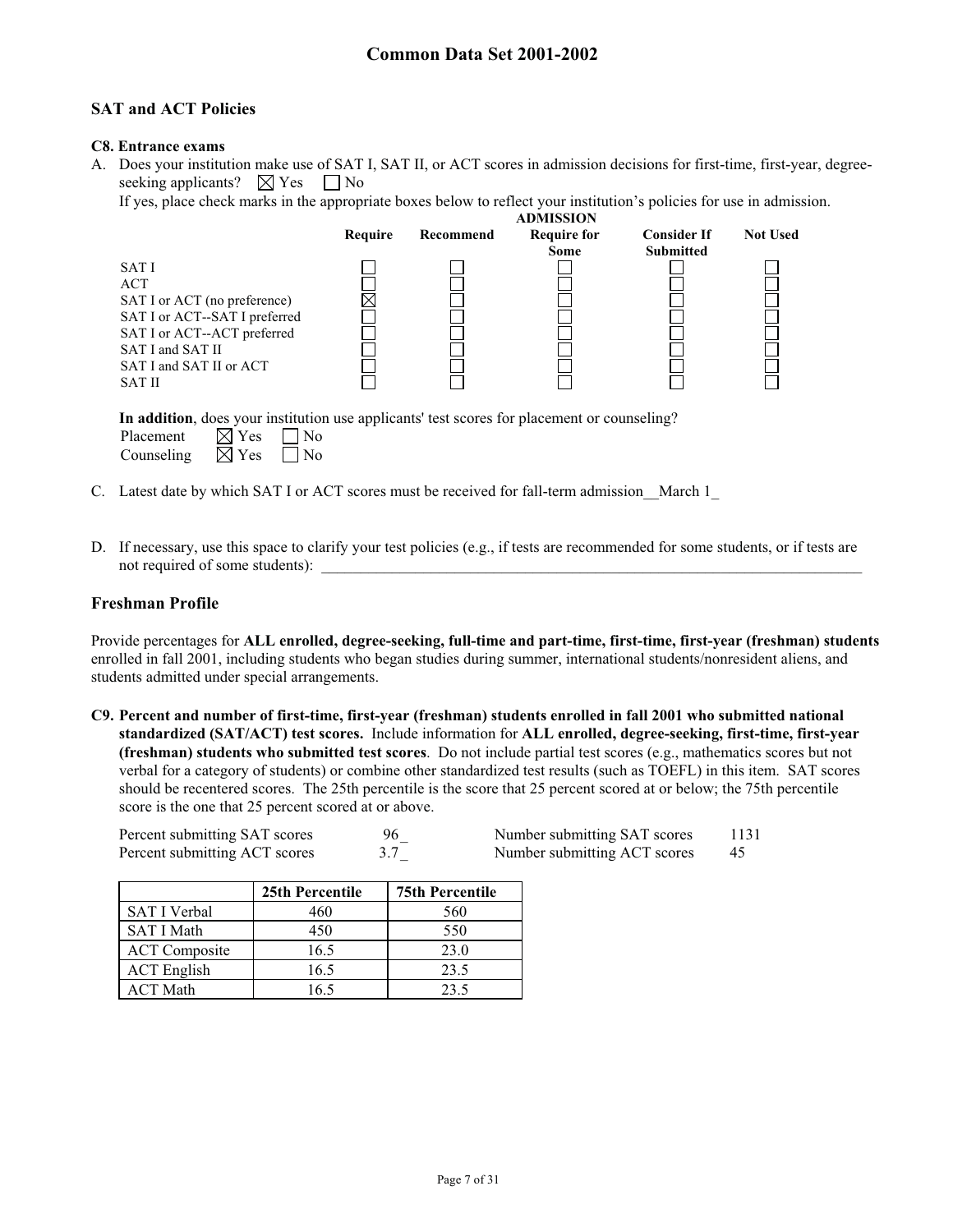|         | <b>SAT I Verbal</b> | <b>SAT I Math</b> |
|---------|---------------------|-------------------|
| 700-800 | 1.3                 | 0.7               |
| 600-699 | 12.2.               | 9.6               |
| 500-599 | 41.3                | 42.3              |
| 400-499 | 38.8                | 40.1              |
| 300-399 | 5.8                 | 7.0               |
| 200-299 | 0.5                 | 0.3               |

Percent of first-time, first-year (freshman) students with scores in each range:

|           | <b>ACT</b> | <b>ACT English</b> | <b>ACT Math</b> |
|-----------|------------|--------------------|-----------------|
|           | Composite  |                    |                 |
| $30 - 36$ | 4.4        | 4.4                | 4.4             |
| 24-29     | 17.8       | 20.0               | 20.0            |
| 18-23     | 46.7       | 46.7               | 39.8            |
| $12 - 17$ | 31.1       | 26.7               | 37.8            |
| $6 - 11$  |            | 2.2                |                 |
| Below 6   |            |                    |                 |

**C10. Percent of all degree-seeking, first-time, first-year (freshman) students who had high school class rank within each of the following ranges (report information for those students from whom you collected high school rank information).** 

| Percent in top tenth of high school graduating class      | 5.6%    |
|-----------------------------------------------------------|---------|
| Percent in top quarter of high school graduating class    | 26.7%   |
| Percent in top half of high school graduating class       | 69.4%   |
| Percent in bottom half of high school graduating class    | 30.6%   |
| Percent in bottom quarter of high school graduating class | $4.2\%$ |

Percent of total first-time, first-year (freshman) students who submitted high school class rank: 82.3%

**C11. Percentage of all enrolled, degree-seeking, first-time, first-year (freshman) students who had high school gradepoint averages within each of the following ranges (using 4.0 scale). Report information only for those students from whom you collected high school GPA.** 

| Percent who had GPA of 3.0 and higher    | 43.2% |
|------------------------------------------|-------|
| Percent who had GPA between 2.0 and 2.99 | 56.8% |
| Percent who had GPA between 1.0 and 1.99 |       |
| Percent who had GPA below 1.0            |       |

#### **C12. Average high school GPA of all degree-seeking, first-time, first-year (freshman) students who submitted GPA:** 2.92

Percent of total first-time, first-year (freshman) students who submitted high school GPA: 97.3%

#### **Admission Policies**

#### **C13. Application fee**

| Does your institution have an application fee?                     | $\boxtimes$ Yes | $\Box$ No |
|--------------------------------------------------------------------|-----------------|-----------|
| Amount of application fee: \$20 MA residents/\$40 non-MA residents |                 |           |
| Can it be waived for applicants with financial need?               | $\boxtimes$ Yes | $\Box$ No |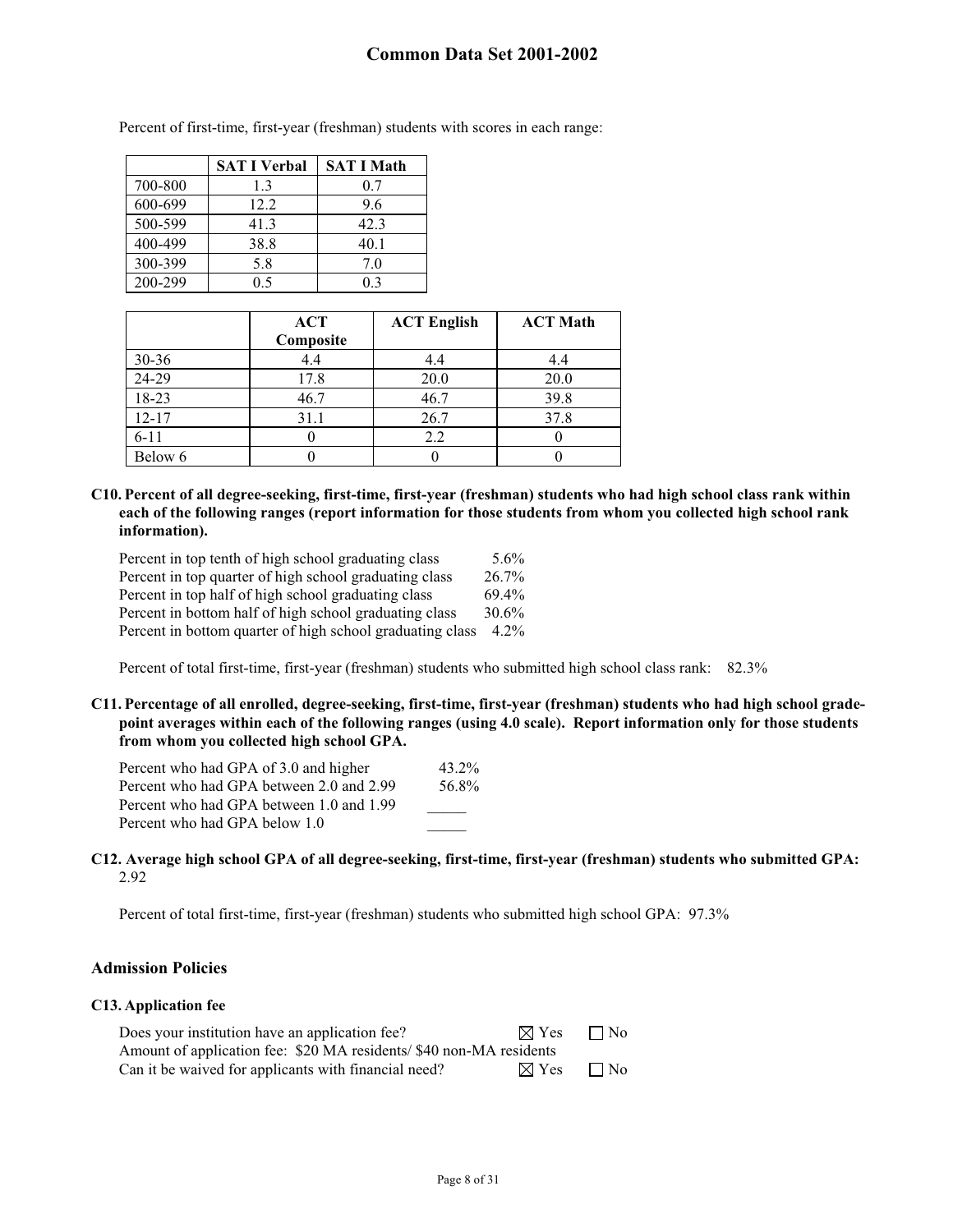#### **C14. Application closing date**

Does your institution have an application closing date?  $\boxtimes Y_{\epsilon}$ Application closing date (fall): March 1

|  | No. |  |
|--|-----|--|
|  |     |  |

#### **C15.** Are first-time, first-year students accepted for terms other than the fall?  $\boxtimes$  Yes  $\Box$  No

#### **C16. Notification to applicants of admission decision sent** *(fill in one only)*

On a rolling basis beginning (date): By (date): April 15 Other:

#### **C17. Reply policy for admitted applicants** *(fill in one only)*

Must reply by (date): May 1 No set date: Must reply by May 1 or within \_\_\_\_\_ weeks if notified thereafter Other: \_\_\_\_\_\_\_\_\_\_

**C18. Deferred admission:** Does your institution allow students to postpone enrollment after admission?  $\boxtimes$  Yes  $\Box$  No

If yes, maximum period of postponement: 1year

**C19. Early admission of high school students:** Does your institution allow high school students to enroll as full-time, first-time, first-year (freshman) students one year or more before high school graduation?<br> $\boxtimes$  Yes  $\Box$  No  $\Box$  No

| <b>C20. Common application:</b> Will you accept the Common Application distributed by the National |                 |                |
|----------------------------------------------------------------------------------------------------|-----------------|----------------|
| Association of Secondary School Principals if submitted?                                           | $\boxtimes$ Yes | $\Box$ No      |
| If "yes," are supplemental forms required?                                                         | $\Box$ Yes      | $\boxtimes$ No |
| Is your college a member of the Common Application Group?                                          | $\Box$ Yes      | $\boxtimes$ No |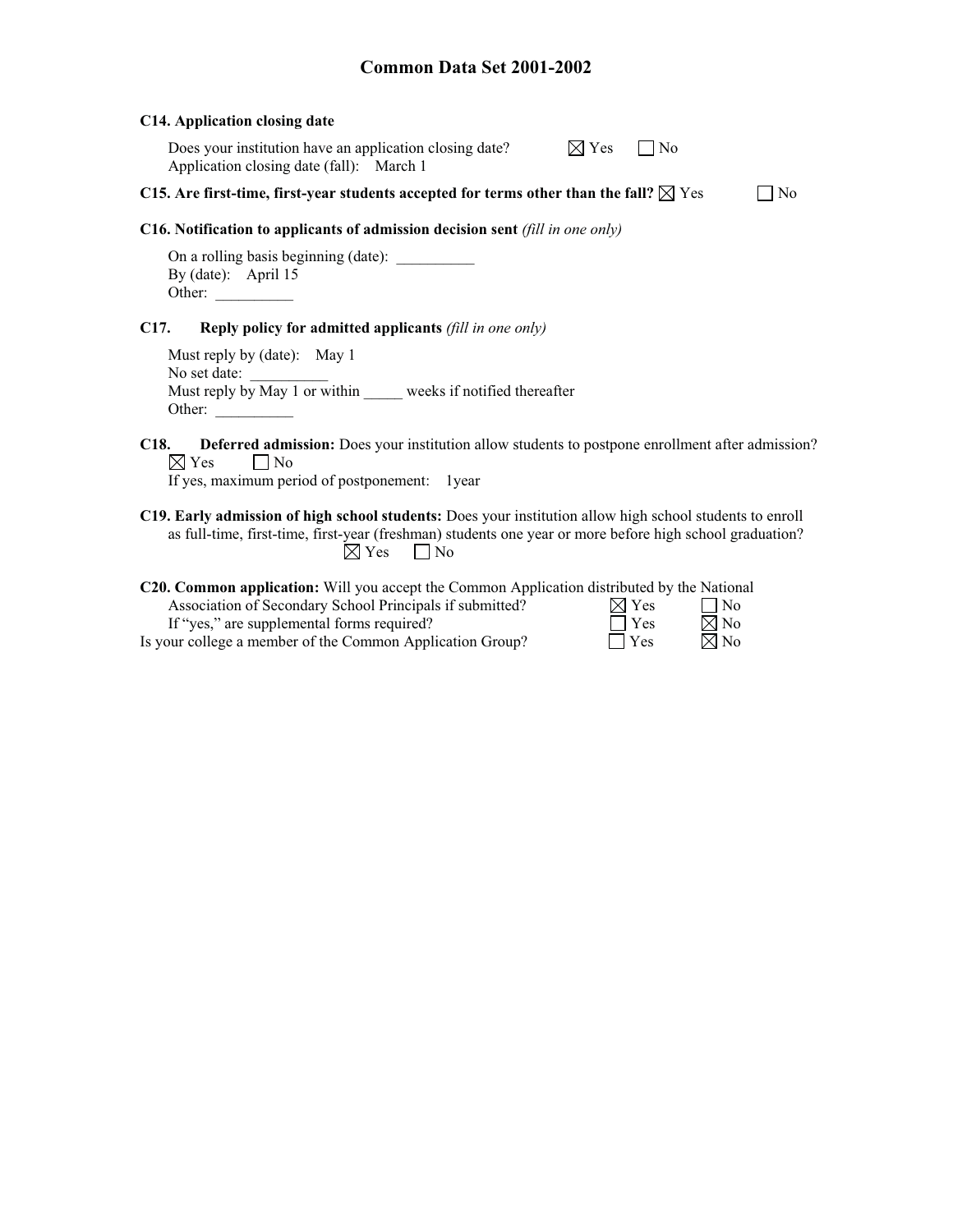#### **Early Decision and Early Action Plans**

- **C21. Early decision:** Does your institution offer an early decision plan (an admission plan that permits students to apply and be notified of an admission decision well in advance of the regular notification date and that asks students to commit to attending if accepted) for first-time, first-year (freshman) applicants for fall enrollment?  $\Box$  Yes  $\Box$  No
- **C22. Early action:** Do you have a nonbinding early action plan whereby students are notified of an admission decision well in advance of the regular notification date but do not have to commit to attending your college?

 $\boxtimes$  Yes  $\Box$  No

If "yes," please complete the following:

Early action closing date November 15 Early action notification date December 15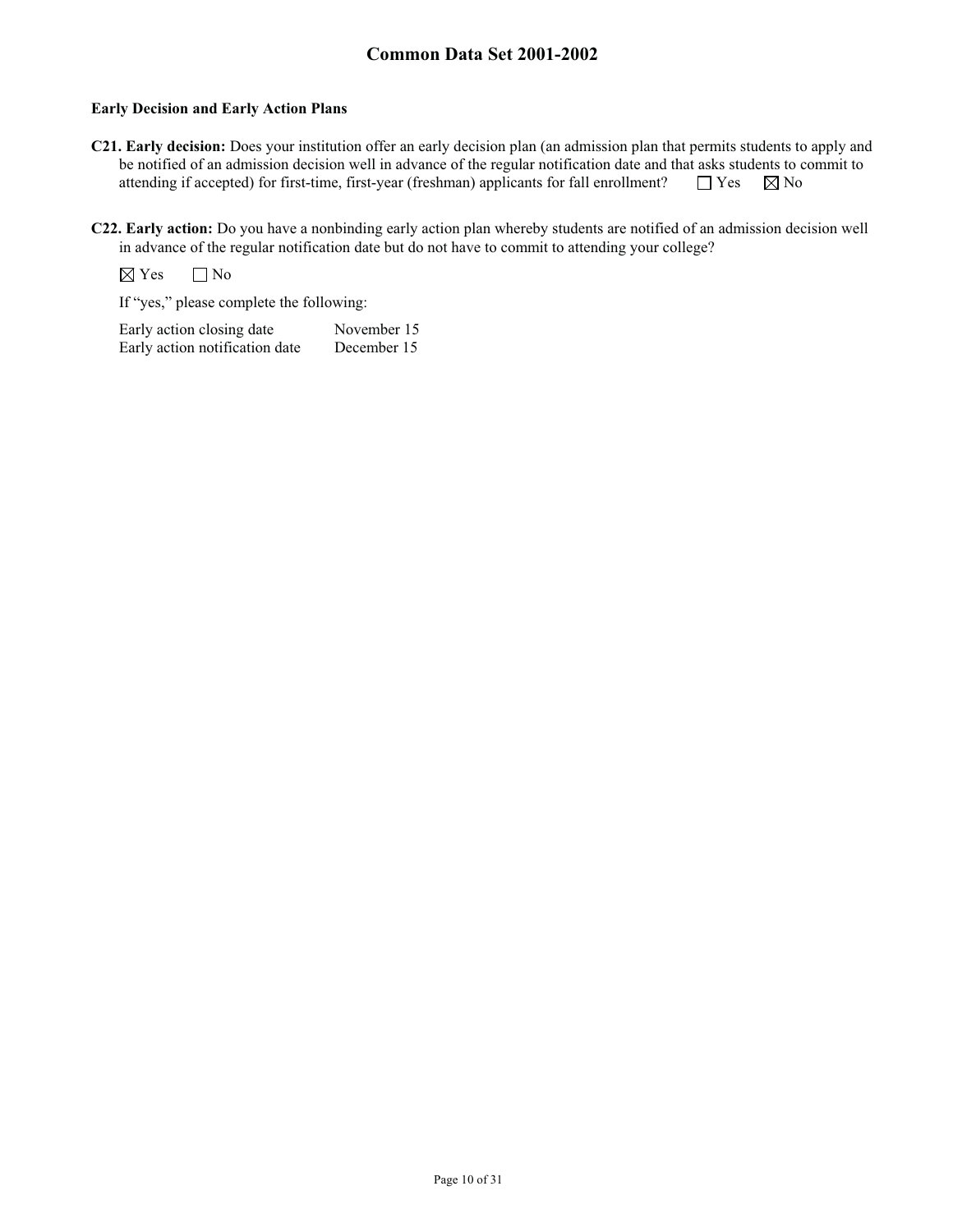### **D. TRANSFER ADMISSION**

#### **Fall Applicants**

**D1.** Does your institution enroll transfer students?  $\boxtimes$  Yes  $\Box$  No (If no, please skip to Section E) If yes, may transfer students earn advanced standing credit by transferring credits earned from course work completed at other colleges/universities?  $\boxtimes$  Yes  $\Box$  No

**D2.** Provide the number of students who applied, were admitted, and enrolled as degree-seeking transfer students in fall 2001.

|       | <b>Applicants</b> | <b>Admitted Applicants</b> | <b>Enrolled Applicants</b> |
|-------|-------------------|----------------------------|----------------------------|
| Men   | 479               | 424                        | 264                        |
| Women |                   |                            | 406                        |
| Total | 36                | 047                        |                            |

#### **Application for Admission**

- **D3.** Indicate terms for which transfers may enroll:  $\boxtimes$  Fall Winter  $\boxtimes$  Spring Summer
- **D4.** Must a transfer applicant have a minimum number of credits completed or else must apply as an entering freshman?  $\boxtimes$  Yes  $\Box$  No If yes, what is the minimum number of credits and the unit of measure? 12 semester hour credits
- **D5.** Indicate all items required of transfer students to apply for admission:

|                                                         | Required<br>of All | Recommended<br>of All | Recommended<br>of Some | <b>Required of</b><br><b>Some</b> | Not required |
|---------------------------------------------------------|--------------------|-----------------------|------------------------|-----------------------------------|--------------|
| High school transcript                                  |                    |                       |                        | Х                                 |              |
| College transcript $(s)$                                | Х                  |                       |                        |                                   |              |
| Essay or personal statement                             |                    |                       |                        |                                   |              |
| Interview                                               |                    |                       |                        |                                   |              |
| Standardized test scores                                |                    |                       |                        | X                                 |              |
| Statement of good standing<br>from prior institution(s) |                    |                       |                        |                                   |              |

- **D6.** If a minimum high school grade point average is required of transfer applicants, specify (on a 4.0 scale):  $n/a$
- **D7**. If a minimum college grade point average is required of transfer applicants, specify (on a 4.0 scale): 2.5 for 12-24 credits; 2.0 above 24 credits
- **D8**. List any other application requirements specific to transfer applicants:

 $n/a$ 

 $\mathcal{L}_\text{max}$  and  $\mathcal{L}_\text{max}$  and  $\mathcal{L}_\text{max}$  and  $\mathcal{L}_\text{max}$  and  $\mathcal{L}_\text{max}$  and  $\mathcal{L}_\text{max}$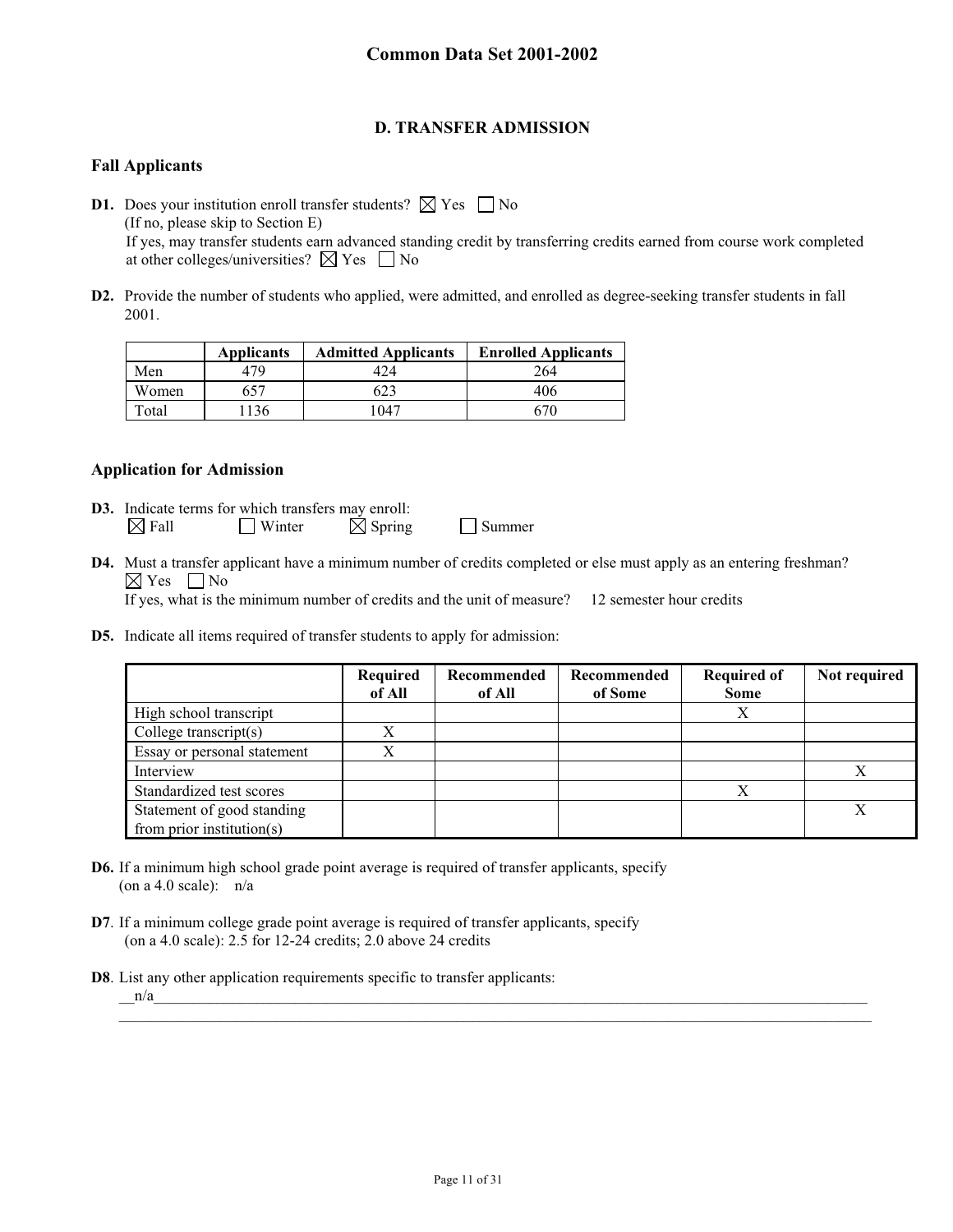**D9.** List application priority, closing, notification, and candidate reply dates for transfer students. If applications are reviewed on a continuous or rolling basis, place a check mark in the "Rolling admission" column.

|        | <b>Priority Date</b>  | <b>Closing Date</b> | <b>Notification Date</b> | <b>Reply Date</b> | <b>Rolling</b><br><b>Admission</b> |
|--------|-----------------------|---------------------|--------------------------|-------------------|------------------------------------|
| Fall   | April 1 <sup>st</sup> | June $1st$          |                          |                   |                                    |
| Winter |                       |                     |                          |                   |                                    |
| Spring |                       | December $1st$      |                          |                   |                                    |
| Summer |                       |                     |                          |                   |                                    |

#### **Transfer Credit Policies**

- **D12.** Report the lowest grade earned for any course that may be transferred for credit: C-
- **D13.** Maximum number of credits or courses that may be transferred from a two-year institution: Number 60 Unit type semester
- **D14**. Maximum number of credits or courses that may be transferred from a four-year institution: Number 89 Unit type semester
- **D15.** Minimum number of credits that transfers must complete at your institution to earn an associate degree:  $n/a$

 $\_$  ,  $\_$  ,  $\_$  ,  $\_$  ,  $\_$  ,  $\_$  ,  $\_$  ,  $\_$  ,  $\_$  ,  $\_$  ,  $\_$  ,  $\_$  ,  $\_$  ,  $\_$  ,  $\_$  ,  $\_$  ,  $\_$  ,  $\_$  ,  $\_$  ,  $\_$  ,  $\_$  ,  $\_$  ,  $\_$  ,  $\_$  ,  $\_$  ,  $\_$  ,  $\_$  ,  $\_$  ,  $\_$  ,  $\_$  ,  $\_$  ,  $\_$  ,  $\_$  ,  $\_$  ,  $\_$  ,  $\_$  ,  $\_$  ,

- **D16.** Minimum number of credits that transfers must complete at your institution to earn a bachelor's degree: 30
- **D17.** Describe other transfer credit policies:

#### $n/a$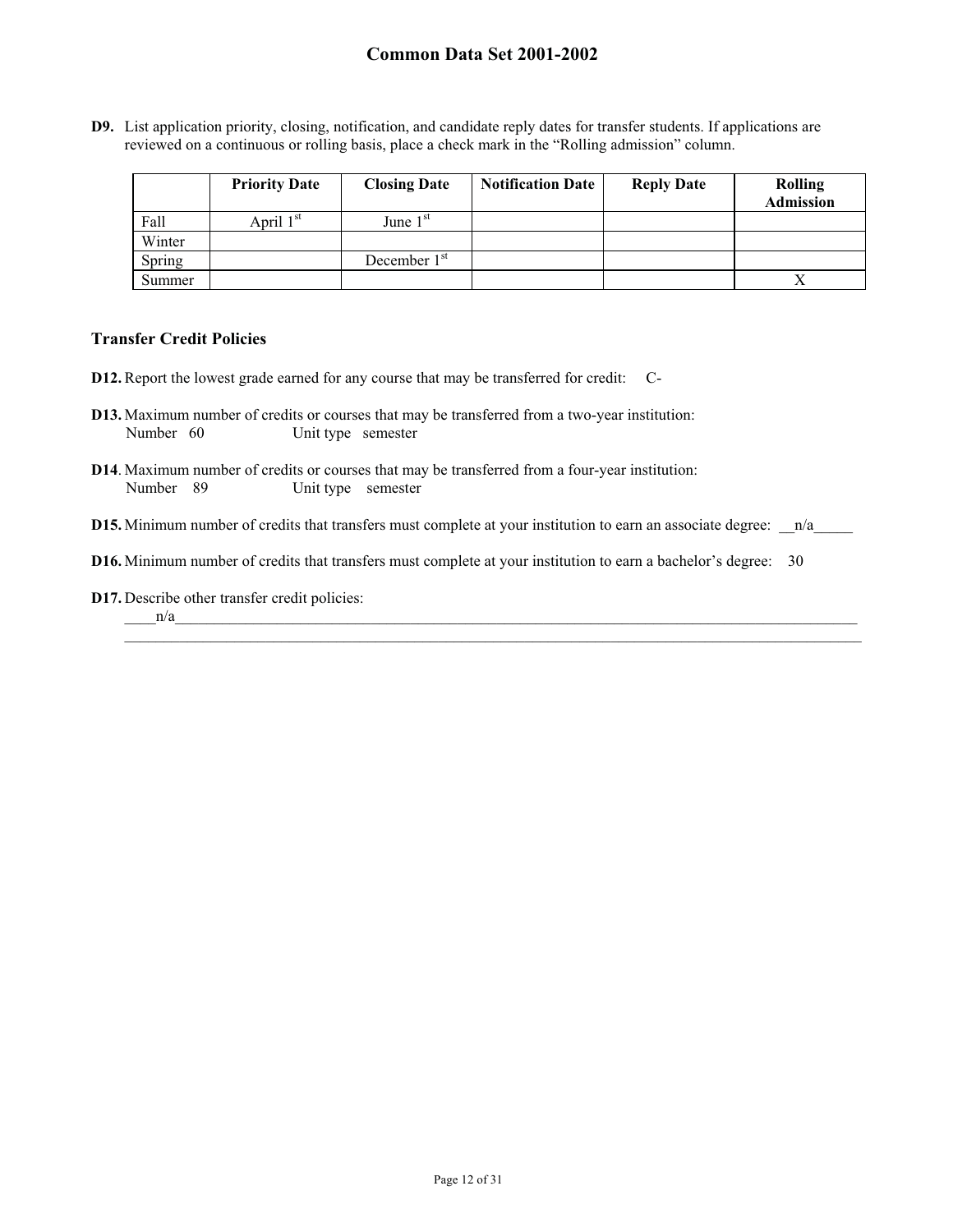## **E. ACADEMIC OFFERINGS AND POLICIES**

- **E1. Special study options:** Identify those programs available at your institution. Refer to the glossary for definitions.
	- $\boxtimes$  Accelerated program  $\boxtimes$  Honors program
	- $\Box$  Cooperative (work-study) program  $\Box$  Independent study
	- $\boxtimes$  Cross-registration  $\boxtimes$  Internships<br> $\boxtimes$  Distance learning  $\Box$  Liberal arts
	-
	- $\boxtimes$  Double major<br>  $\boxtimes$  Dual enrollment<br>  $\boxtimes$  Study abroad
	-
	- $\boxtimes$  Dual enrollment<br>  $\boxtimes$  English as a Second Language (ESL)  $\boxtimes$  Teacher certification program  $\boxtimes$  English as a Second Language (ESL)
	- $\boxtimes$  Exchange student program (domestic)  $\Box$  Weekend college
	- External degree program
	- $\Box$  Other (specify):
- 
- 
- Liberal arts/career combination
- 
- 
- 
- 

#### **E3. Areas in which all or most students are required to complete some course work prior to graduation:**

- $\boxtimes$  Arts/fine arts
- $\Box$  Computer literacy
- $\boxtimes$  English (including composition)
- 
- 
- $\boxtimes$  Other (describe): Communications, Information Resources

| $\boxtimes$ Arts/fine arts                  | $\boxtimes$ Humanities                        |
|---------------------------------------------|-----------------------------------------------|
| $\Box$ Computer literacy                    | $\boxtimes$ Mathematics                       |
| $\boxtimes$ English (including composition) | $\boxtimes$ Philosophy                        |
| $\boxtimes$ Foreign languages               | $\boxtimes$ Sciences (biological or physical) |
| $\boxtimes$ History                         | $\boxtimes$ Social science                    |

#### **Library Collections**

Report the number of holdings. Refer to the most recent Academic Libraries Survey for corresponding equivalents.

- **E4.** Books, serial backfiles, electronic documents, and government documents (titles) that are accessible through the library's catalog: 234,967
- **E5**. Current serial subscriptions (paper, microform, electronic): 2,220
- **E6.** Microforms (units): 721,639
- **E7.** Audiovisual materials (units): 10,113

### **F. STUDENT LIFE**

#### **F1. Percentages of first-time, first-year (freshman) students and all degree-seeking undergraduates enrolled in fall 2001 who fit the following categories:**

|                                                                              | First-time, first-year | Undergraduates |
|------------------------------------------------------------------------------|------------------------|----------------|
|                                                                              | (freshman) students    |                |
| Percent who are from out of state (exclude international/nonresident aliens) | $10.5\%$               | $3.1\%$        |
| Percent of men who join fraternities                                         | n/a                    | $2.3\%$        |
| Percent of women who join sororities                                         | n/a                    | $2.1\%$        |
| Percent who live in college-owned, -operated, or -affiliated housing         | 56.2%                  | 30.8%          |
| Percent who live off campus or commute                                       | 43.8%                  | 69.2%          |
| Percent of students age 25 and older                                         | $1.4\%$                | $17.9\%$       |
| Average age of full-time students                                            | 18.8                   | 21.7           |
| Average age of all students (full- and part-time)                            | 18.9                   | 23.4           |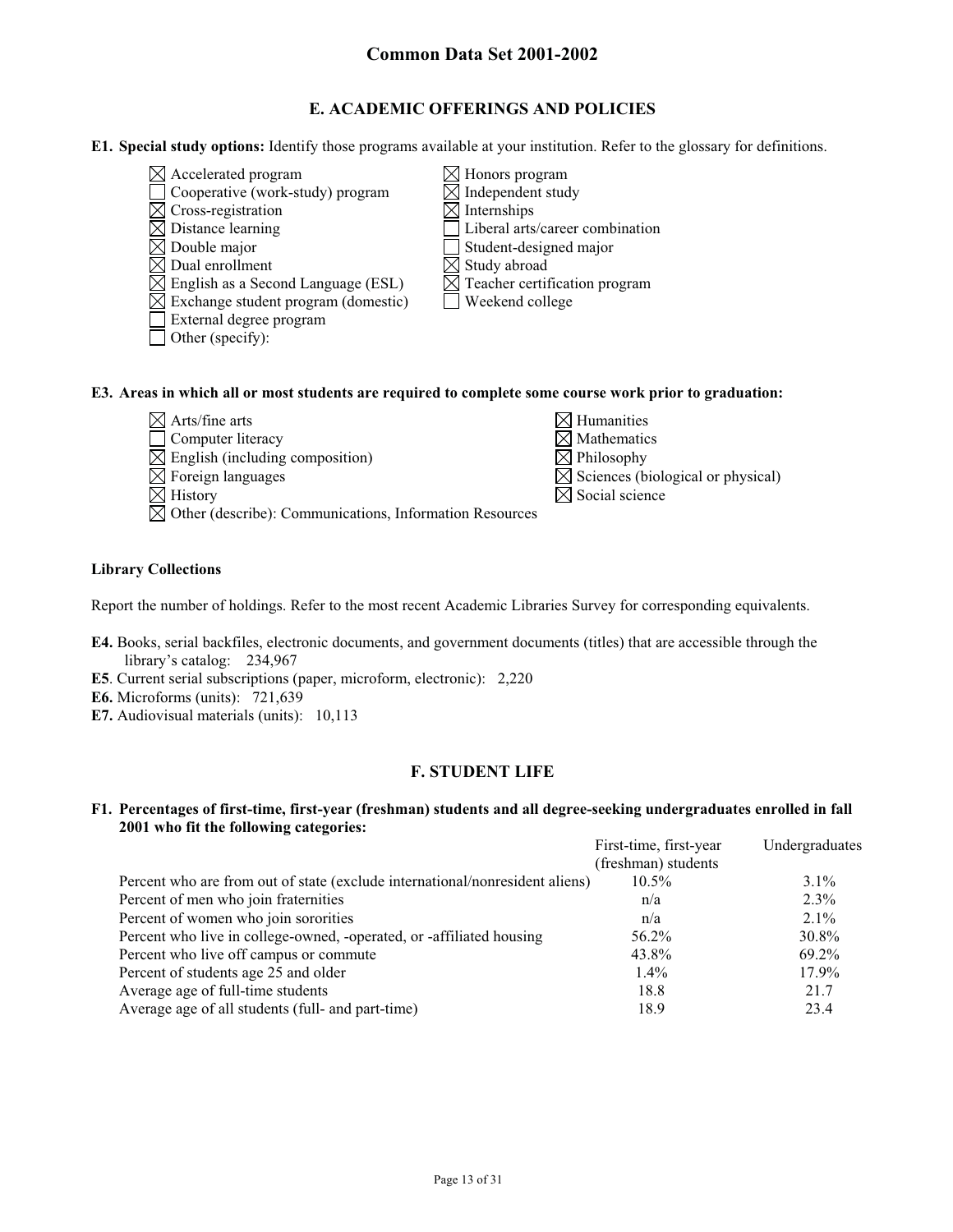#### **F2. Activities offered** Identify those programs available at your institution.

| $\boxtimes$ Choral groups     | $\boxtimes$ Marching band   | $\boxtimes$ Student government  |
|-------------------------------|-----------------------------|---------------------------------|
| $\boxtimes$ Concert band      | $\boxtimes$ Music ensembles | $\boxtimes$ Student newspaper   |
| $\boxtimes$ Dance             | $\boxtimes$ Musical theater | $\Box$ Student-run film society |
| $\boxtimes$ Drama/theater     | Opera                       | $\Box$ Symphony orchestra       |
| $\boxtimes$ Jazz band         | $\Box$ Pep band             | Television station              |
| $\boxtimes$ Literary magazine | $\boxtimes$ Radio station   | $\boxtimes$ Yearbook            |

**F3. ROTC** (program offered in cooperation with Reserve Officers' Training Corps)

Apartments for married students Cooperative housing

Apartments for single students

| Army ROTC is offered:<br>On campus<br>$\boxtimes$ At cooperating institution (name): _Stonehill College/Boston University                                                             |
|---------------------------------------------------------------------------------------------------------------------------------------------------------------------------------------|
| Naval ROTC is offered: not offered<br>On campus<br>At cooperating institution (name):                                                                                                 |
| Air Force ROTC is offered:<br>On campus<br>$\boxtimes$ At cooperating institution (name): Boston University                                                                           |
| F4. Housing: Check all types of college-owned, -operated, or -affiliated housing available for undergraduates at your<br>institution.                                                 |
| $\times$ Coed dorms<br>$\boxtimes$ Special housing for disabled students<br>Special housing for international students<br>Men's dorms<br>Women's dorms<br>Fraternity/sorority housing |

| Apartments for single students                                                                        |  |  |
|-------------------------------------------------------------------------------------------------------|--|--|
| Other housing options (specify): break housing for athletes, student teachers, international students |  |  |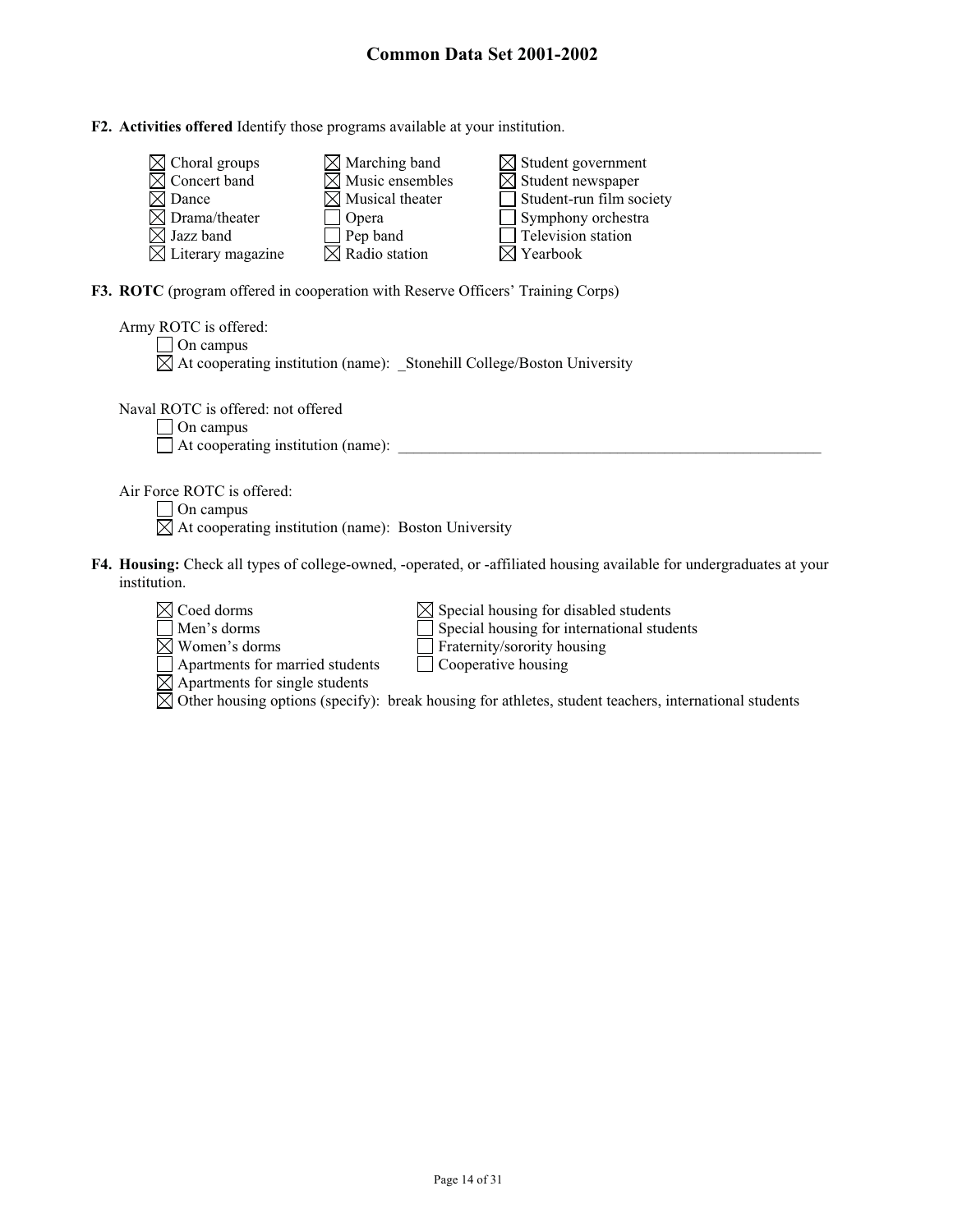### **G. ANNUAL EXPENSES**

#### **Provide 2001-2002 academic year costs for the following categories that are applicable to your institution.**

#### **G1. Undergraduate full-time tuition, required fees, room and board**

List the typical tuition, required fees, and room and board for a full-time undergraduate student for the FULL 2001-2002 academic year (30 semester hours or 45 quarter hours for institutions that derive annual tuition by multiplying credit hour cost by number of credits). A full academic year refers to the period of time generally extending from September to June; usually equated to two semesters, two trimesters, three quarters, or the period covered by a four-one-four plan. Room and board is defined as double occupancy and 19 meals per week or the maximum meal plan. **Required fees** include only charges that all full-time students must pay that are *not* included in tuition (e.g., registration, health, or activity fees.) Do *not* include optional fees (e.g., parking, laboratory use).

|                              | <b>FIRST-YEAR</b> | <b>UNDERGRADUATES</b> |
|------------------------------|-------------------|-----------------------|
| <b>PRIVATE INSTITUTIONS:</b> |                   |                       |
|                              |                   |                       |
| PUBLIC INSTITUTIONS          |                   |                       |
| In-district:                 |                   |                       |
|                              | 910               | 910                   |
| In-state (out-of-district):  |                   |                       |
|                              | 7050              | 7050                  |
| Out-of-state:                |                   |                       |
| <b>NONRESIDENT ALIENS:</b>   |                   |                       |
|                              |                   |                       |
| <b>REQUIRED FEES:</b>        | 1913              | 1913                  |
|                              |                   |                       |
|                              |                   |                       |
| ROOM AND BOARD:              | 4966              | 4966                  |
| (on-campus)                  |                   |                       |
| <b>ROOM ONLY:</b>            | 2818              | 2818                  |
| (on-campus)                  |                   |                       |
| <b>BOARD ONLY:</b>           | 2148              | 2148                  |
| (on-campus meal plan)        |                   |                       |

Comprehensive tuition and room and board fee (if your college cannot provide separate tuition and room and board fees): n/a

Other \_\_\_\_\_\_\_\_\_\_\_\_\_\_\_\_\_\_\_\_\_\_\_\_\_\_\_\_\_\_\_\_\_\_\_\_\_\_\_\_\_\_\_\_\_\_\_\_\_\_\_\_\_\_\_\_\_\_\_\_\_\_\_\_\_\_\_\_\_\_\_\_\_\_\_\_\_\_\_\_\_\_\_\_\_\_

| G2. Number of credits per term a student can take for the stated full-time tuition | 12 minimum 15 maximum |  |
|------------------------------------------------------------------------------------|-----------------------|--|
|------------------------------------------------------------------------------------|-----------------------|--|

**G3. Do tuition and fees vary by year of study (e.g., sophomore, junior, senior)?**  $\Box$  Yes  $\Box$  Yo

**G4. If tuition and fees vary by undergraduate instructional program, describe briefly: n/a**

#### **G5. Provide the estimated expenses for a typical full-time undergraduate student:**

|                     | <b>Residents</b> | <b>Commuters</b> | <b>Commuters</b> |
|---------------------|------------------|------------------|------------------|
|                     |                  | (living at home) | (not living at   |
|                     |                  |                  | home)            |
| Books and supplies: | 600              | 600              | 600              |
| Room only:          |                  |                  | 3100             |
| Board only:         |                  | 2100             | 2100             |
| Transportation:     | 500              | 1250             | 1250             |
| Other expenses:     | 1332             | 1332             | 1332             |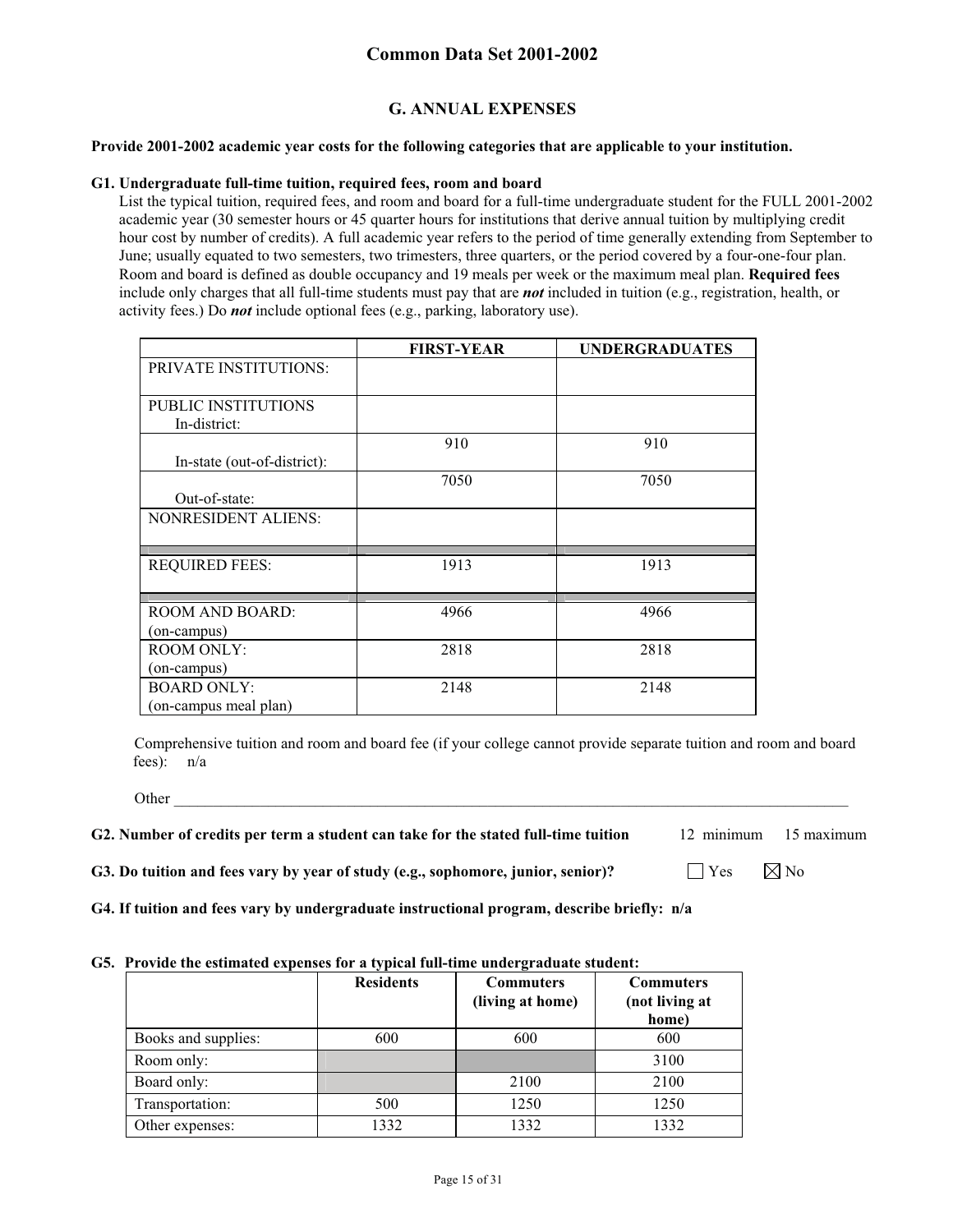## **G6. Undergraduate per-credit-hour charges:**

| PRIVATE INSTITUTIONS:       |     |
|-----------------------------|-----|
| <b>PUBLIC INSTITUTIONS</b>  |     |
| In-district:                |     |
|                             | 38  |
| In-state (out-of-district): |     |
|                             | 294 |
| Out-of-state:               |     |
| <b>NONRESIDENT ALIENS:</b>  | 294 |
|                             |     |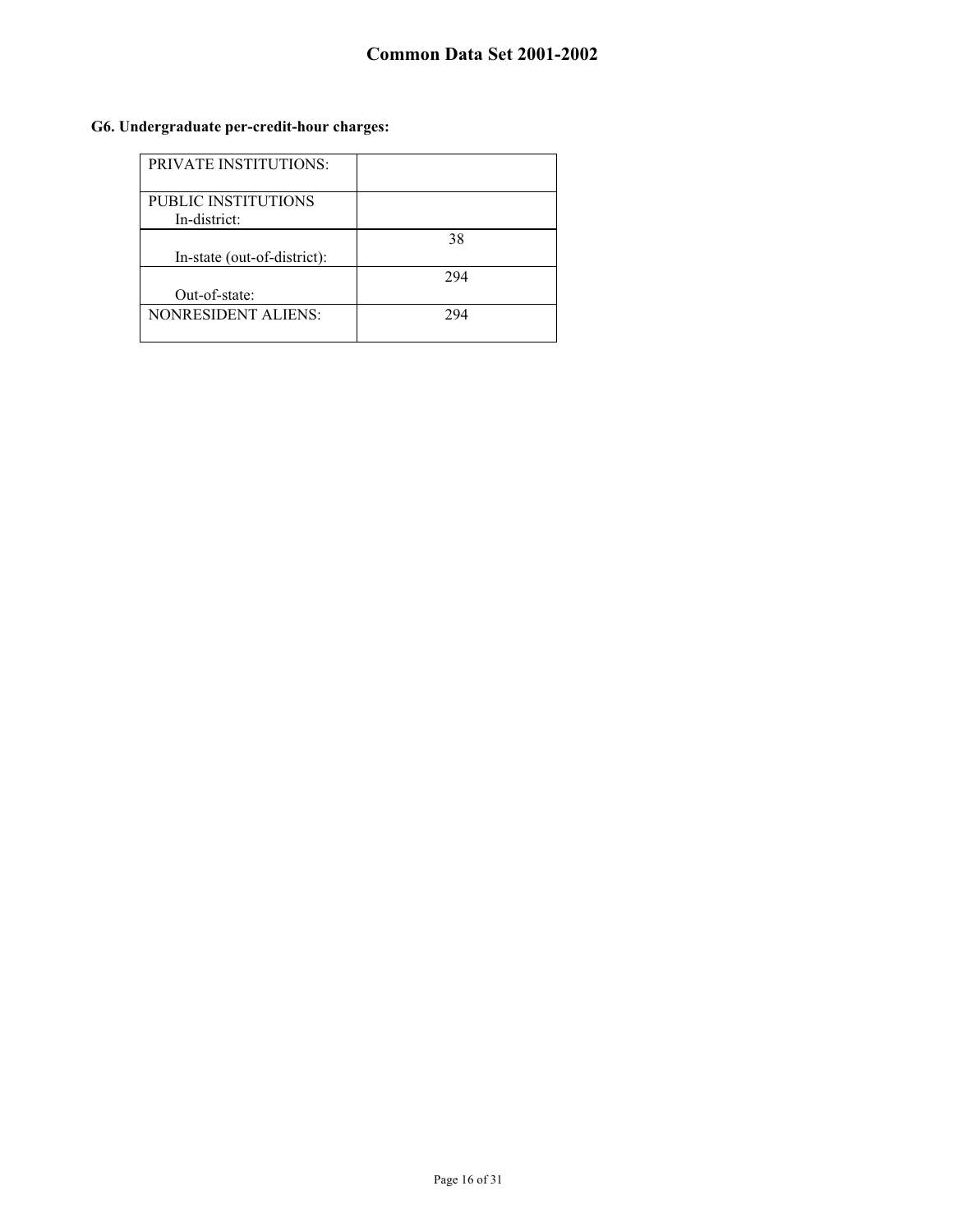## **H. FINANCIAL AID**

#### **Aid Awarded to Enrolled Undergraduates**

**H1.** Enter total dollar amounts **awarded** to full-time and less than full-time degree-seeking undergraduates **(using the same cohort reported in CDS Question B1, "total degree-seeking" undergraduates)** in the following categories. Include aid awarded to international students (i.e., those not qualifying for federal aid). **Aid that is non-need-based but that was used to meet need should be reported in the need-based aid columns. (For a suggested order of precedence in assigning categories of aid to cover need, see the entry for "non-need-based gift aid" on the last page of the definitions section.)** 

Indicate the academic year for which data are reported for **items H1**, **H2**, **H2A**, and **H6** below: 2001-2002 estimated or  $\boxtimes$  2000-2001 final

|                                                                                                                                                                                              | Need-based   | Non-need-based |
|----------------------------------------------------------------------------------------------------------------------------------------------------------------------------------------------|--------------|----------------|
|                                                                                                                                                                                              | \$           | \$             |
| <b>Scholarships/Grants</b>                                                                                                                                                                   |              |                |
| Federal                                                                                                                                                                                      | 2,644,804    | $\theta$       |
| <b>State</b>                                                                                                                                                                                 | 3,302,250    | 371,504        |
| Institutional (endowment, alumni, or<br>other institutional awards) and external<br>funds awarded by the college excluding<br>athletic aid and tuition waivers (which are<br>reported below) | 340,000      | 211,009        |
| Scholarships/grants from external sources<br>(e.g., Kiwanis, National Merit) not<br>awarded by the college                                                                                   | $\theta$     | 314,901        |
| <b>Total Scholarships/Grants</b>                                                                                                                                                             | 6,287,054    | 897,414        |
| Self-Help                                                                                                                                                                                    |              |                |
| Student loans from all sources (excluding<br>parent loans)                                                                                                                                   | 4,570,575    | 6,039,026      |
| Federal Work-Study                                                                                                                                                                           | 534,640      |                |
| State and other work-study/<br>employment                                                                                                                                                    | $\Omega$     | $\Omega$       |
| <b>Total Self-Help</b>                                                                                                                                                                       | 5,105,215    | 6,039,026      |
| <b>Parent Loans</b>                                                                                                                                                                          | $\Omega$     | 1,046,179      |
| <b>Tuition Waivers</b>                                                                                                                                                                       | 878,071      | $\theta$       |
| <b>Athletic Awards</b>                                                                                                                                                                       | $\mathbf{0}$ | $\theta$       |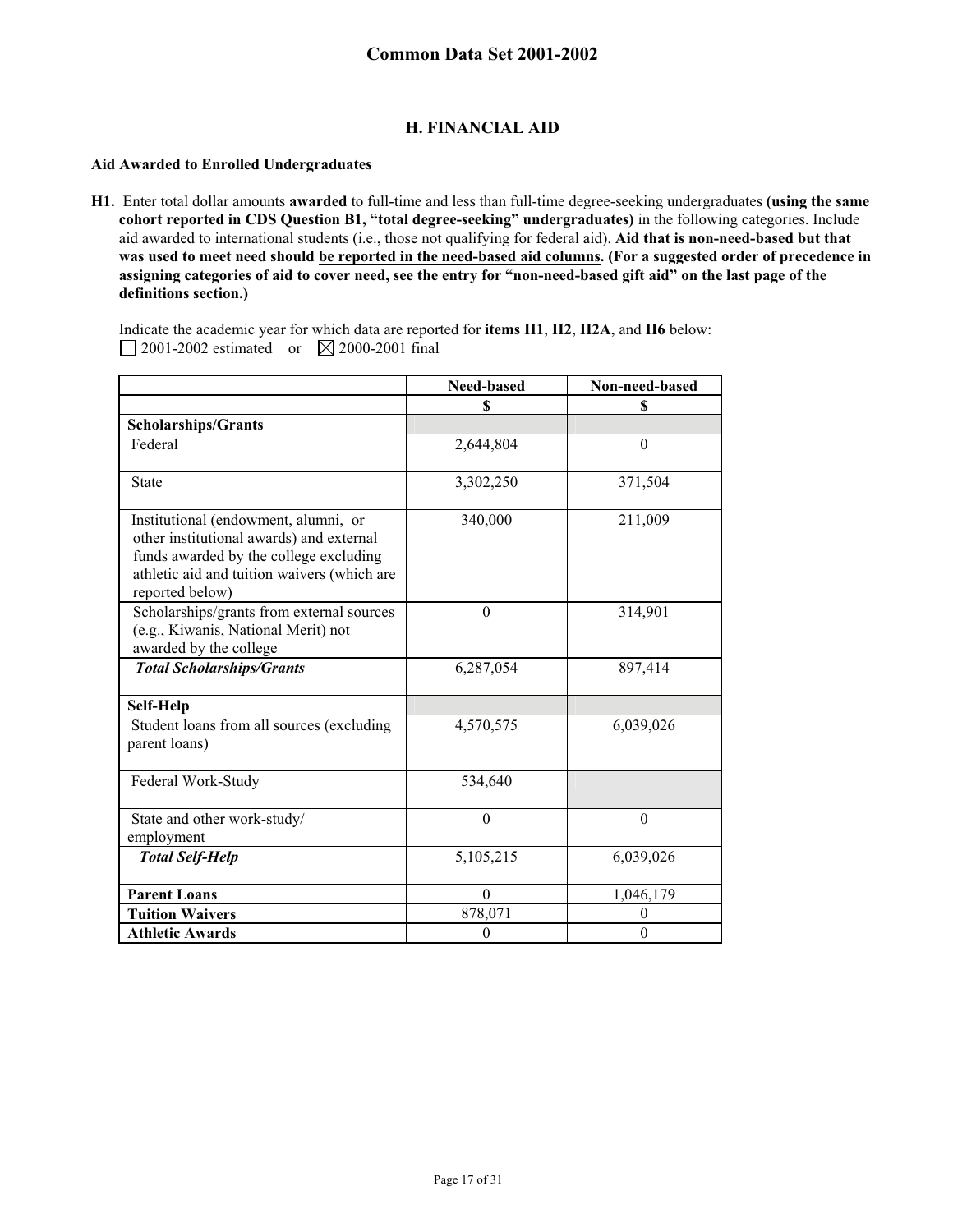**H2. Number of Enrolled Students Receiving Aid:** List the number of degree-seeking full-time and less-than-full-time undergraduates who applied for and received financial aid. **Aid that is non-need-based but that was used to meet need should be counted as need-based aid.** Numbers should reflect the cohort receiving the dollars reported in H1. Note: In the chart below, students may be counted in more than one row, and full-time freshmen should also be counted as full-time undergraduates.

|              |                                                                                                                                                                                                                              | <b>First-time</b><br><b>Full-time</b> | <b>Full-time</b><br>Undergrad | <b>Less Than</b><br><b>Full-time</b> |
|--------------|------------------------------------------------------------------------------------------------------------------------------------------------------------------------------------------------------------------------------|---------------------------------------|-------------------------------|--------------------------------------|
|              |                                                                                                                                                                                                                              | Freshmen                              | (Incl. Fresh)                 | Undergrad                            |
| a)           | Number of degree-seeking undergraduate students (CDS Item B1 if<br>reporting on Fall 2001 cohort)                                                                                                                            | 1125                                  | 3841                          | 2380                                 |
| b)           | Number of students in line a who were financial aid applicants (include<br>applicants for all types of aid)                                                                                                                  | 856                                   | 2312                          | 711                                  |
| c)           | Number of students in line <b>b</b> who were determined to have financial need                                                                                                                                               | 545                                   | 1610                          | 532                                  |
| d)           | Number of students in line c who received any financial aid                                                                                                                                                                  | 539                                   | 1577                          | 481                                  |
| e)           | Number of students in line d who received any need-based gift aid                                                                                                                                                            | 523                                   | 1453                          | 392                                  |
| f            | Number of students in line d who received any need-based self-help aid                                                                                                                                                       | 334                                   | 1136                          | 326                                  |
| g)           | Number of students in line d who received any non-need-based gift aid                                                                                                                                                        | 178                                   | 578                           | 120                                  |
| h)           | Number of students in line d whose need was fully met (exclude PLUS<br>loans, unsubsidized loans, and private alternative loans)                                                                                             | 271                                   | 862                           | 177                                  |
| $\mathbf{i}$ | On average, the percentage of need that was met of students who<br>received any need-based aid. Exclude any resources that were awarded to<br>replace EFC (PLUS loans, unsubsidized loans, and private alternative<br>loans) | 75%                                   | 75%                           | 85%                                  |
| j)           | The average financial aid package of those in line d. Exclude any<br>resources that were awarded to replace EFC (PLUS loans, unsubsidized<br>loans, and private alternative loans)                                           | \$6032                                | \$6450                        | \$5245                               |
| k)           | Average need-based gift award of those in line e                                                                                                                                                                             | \$3633                                | \$3198                        | \$2594                               |
| $\mathbf{I}$ | Average need-based self-help award (excluding PLUS loans,<br>unsubsidized loans, and private alternative loans) of those in line f                                                                                           | \$2215                                | \$2906                        | \$2784                               |
| m)           | Average need-based loan (excluding PLUS loans, unsubsidized loans,<br>and private alternative loans) of those in line f who received a need-<br>based loan                                                                   | \$1992                                | \$2765                        | \$2707                               |

**H2A. Number of Enrolled Students Receiving Non-need-based Grants and Scholarships:** List the number of degreeseeking full-time and less-than-full-time undergraduates who had no financial need and who received non-need-based gift aid. Numbers should reflect the cohort receiving the dollars reported in H1. Note: In the chart below, students may be counted in more than one row, and full-time freshmen should also be counted as full-time undergraduates.

|                |                                                                           | <b>First-time</b> | <b>Full-time</b> | <b>Less Than</b> |
|----------------|---------------------------------------------------------------------------|-------------------|------------------|------------------|
|                |                                                                           | <b>Full-time</b>  | Undergrad        | <b>Full-time</b> |
|                |                                                                           | Freshmen          | (Incl. Fresh)    | Undergrad        |
| n)             | Number of students in line a who had no financial need and who            | 199               | 581              | 120              |
|                | received non-need-based gift aid (exclude those receiving athletic awards |                   |                  |                  |
|                | and tuition benefits)                                                     |                   |                  |                  |
| $\circ$ )      | Average dollar amount of non-need-based gift aid awarded to students in   |                   |                  |                  |
|                | line n                                                                    | \$3860            | \$4603           | \$4009           |
| $\mathfrak{p}$ | Number of students in line a who received a non-need-based athletic       |                   | $\Omega$         | $\Omega$         |
|                | grant or scholarship                                                      |                   |                  |                  |
| q)             | Average dollar amount of non-need-based athletic grants and               |                   |                  |                  |
|                | scholarships awarded to students in line <b>p</b>                         | \$0               | \$0              | \$0              |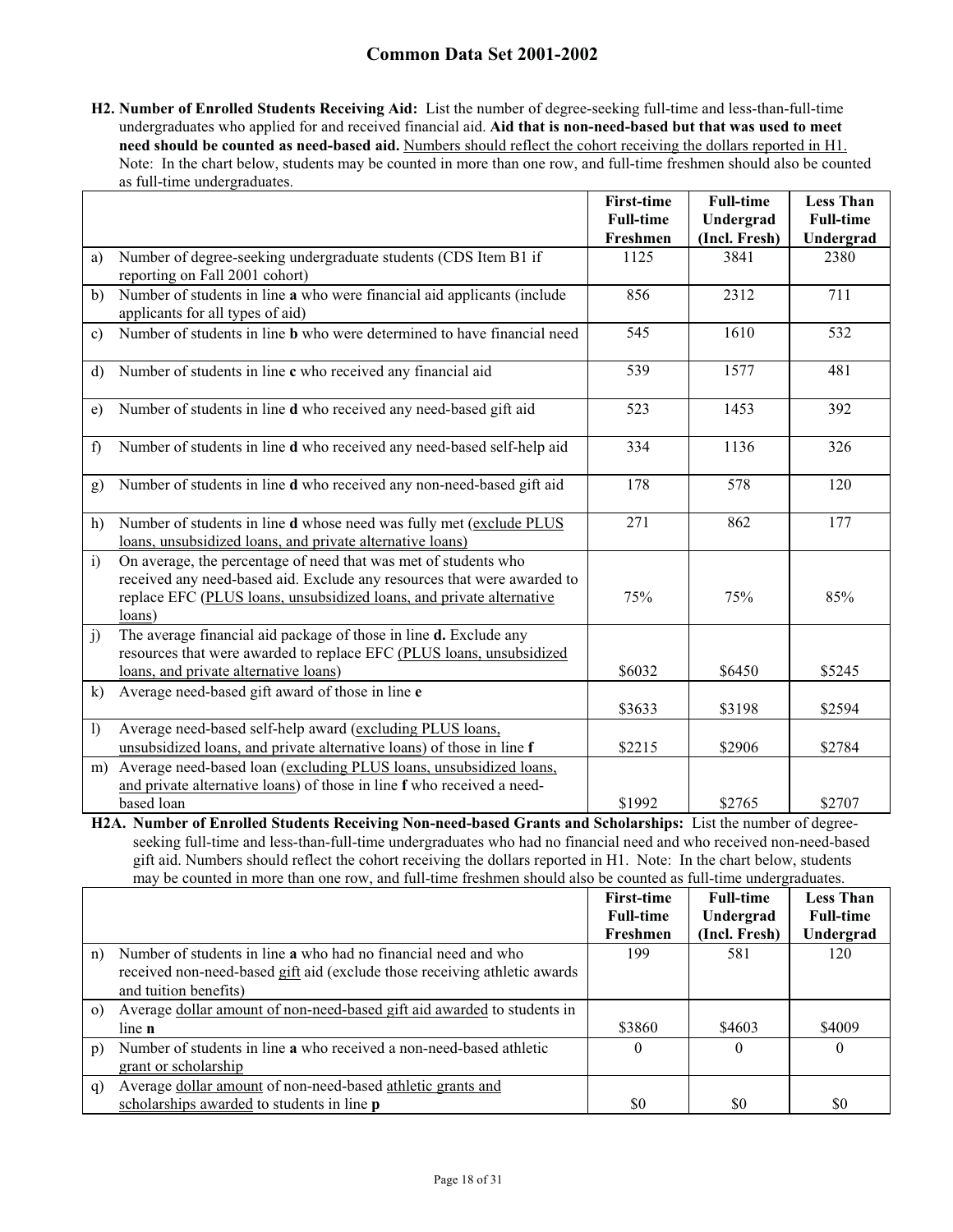**H3:** Which needs-analysis methodology does your institution use in awarding institutional aid?

- X Federal methodology (FM)
- \_\_\_ Institutional methodology (IM)
- \_\_\_ Both FM and IM
- **H4.** Percent of the 2001 undergraduate class who graduated between July 1, 2000 and June 30, 2001 and borrowed through any loan programs (federal, state, subsidized, unsubsidized, private, etc.; exclude parent loans). Include only students who borrowed while enrolled at your institution. 43%
- **H5.** Average per-borrower cumulative undergraduate indebtedness of those in line H4. Do not include money borrowed at other institutions: \$9348

**Aid to Undergraduate Degree-seeking Nonresident Aliens** (Note: Report numbers and dollar amounts for the same academic year checked in item H1.)

**H6.** Indicate your institution's policy regarding financial aid for undergraduate degree-seeking nonresident aliens:

College-administered need-based financial aid is available

College-administered non-need-based financial aid is available<br>
College-administered financial aid is not available

College-administered financial aid is not available

If college-administered financial aid is available for undergraduate degree-seeking nonresident aliens, provide the number of undergraduate degree-seeking nonresident aliens who received need-based or non-need-based aid: n/a

Average dollar amount awarded to undergraduate degree-seeking nonresident aliens: \$

Total dollar amount of financial aid from all sources awarded to all undergraduate degree-seeking nonresident aliens:  $\mathbb{S}$ 

#### **Process for First-Year/Freshman Students**

**H7.** Check off all financial aid forms domestic first-year (freshman) financial aid applicants must submit:

| $\boxtimes$ | <b>FAFSA</b>                                         |
|-------------|------------------------------------------------------|
|             | Institution's own financial aid form                 |
|             | CSS/Financial Aid PROFILE                            |
|             | State aid form                                       |
|             | Noncustodial (Divorced/Separated) Parent's Statement |
|             | Business/Farm Supplement                             |
|             | Other:                                               |
|             |                                                      |

**H8.** Check off all financial aid forms nonresident alien first-year financial aid applicants must submit: n/a

| Institution's own financial aid form        |
|---------------------------------------------|
| CSS/Financial Aid PROFILE                   |
| Foreign Student's Financial Aid Application |
| Foreign Student's Certification of Finances |
| Other:                                      |
|                                             |

**H9.** Indicate filing dates for first-year (freshman) students:

Priority date for filing required financial aid forms: March 1st Deadline for filing required financial aid forms: No deadline for filing required forms (applications processed on a rolling basis): X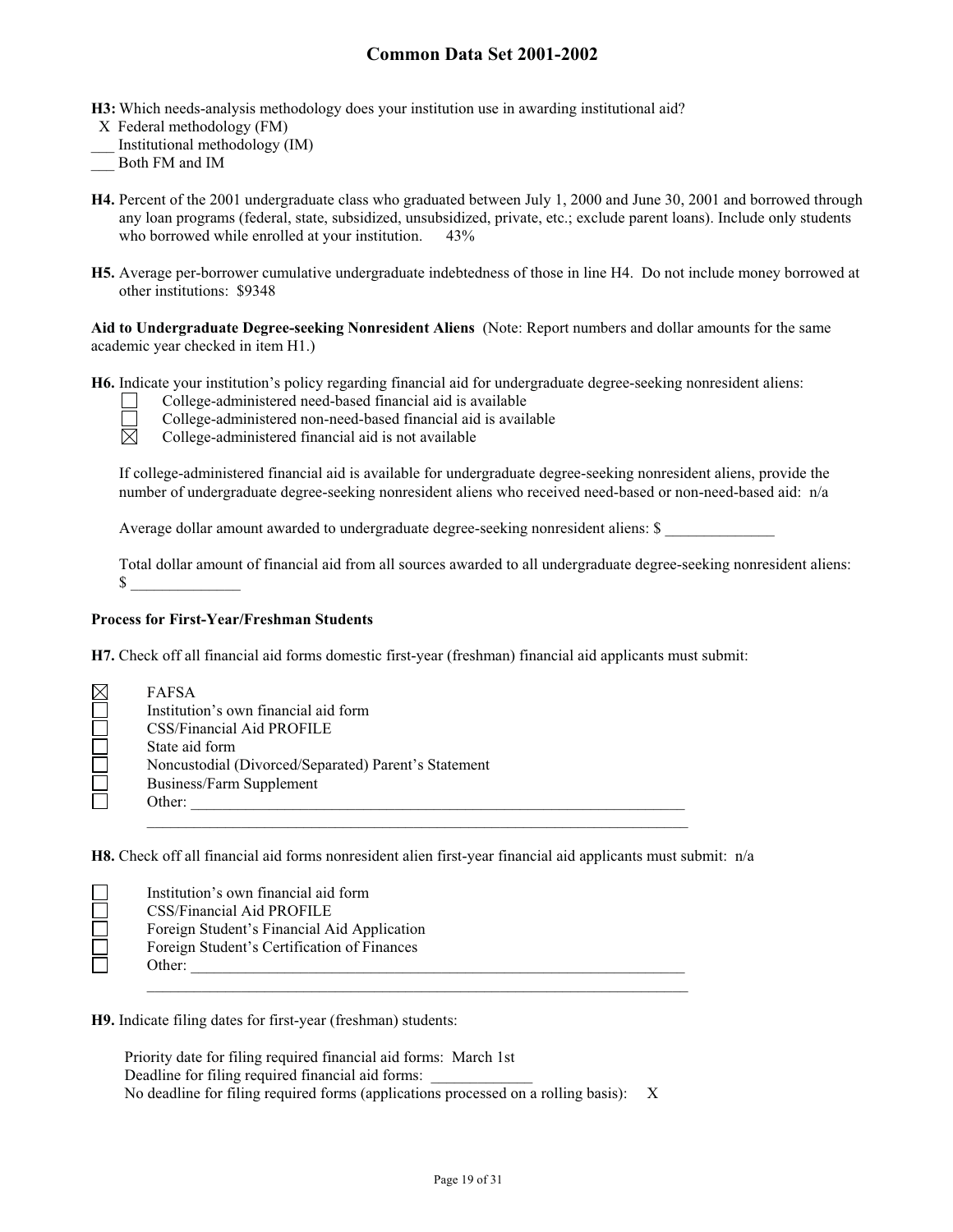**H10.** Indicate notification dates for first-year (freshman) students (answer a or b):

a.) Students notified on or about (date): March 15th

#### **H11.** Indicate reply dates: **not required to reply**

Students must reply by (date): \_\_\_\_\_\_\_\_\_\_\_\_\_\_\_\_\_\_\_\_ or within \_\_\_\_\_\_\_\_\_\_ weeks of notification.

#### **Types of Aid Available**

Please check off all types of aid available to undergraduates at your institution:

**H12.** Loans

| <b>NNN</b>   | FEDERAL DIRECT STUDENT LOAN PROGRAM (DIRECT LOAN)<br>Direct Subsidized Stafford Loans<br>Direct Unsubsidized Stafford Loans<br>Direct PLUS Loans            |
|--------------|-------------------------------------------------------------------------------------------------------------------------------------------------------------|
| $\Box$       | FEDERAL FAMILY EDUCATION LOAN PROGRAM (FFEL)<br>FFEL Subsidized Stafford Loans<br>FFEL Unsubsidized Stafford Loans<br><b>FFEL PLUS Loans</b>                |
| <b>NUMUM</b> | <b>Federal Perkins Loans</b><br><b>Federal Nursing Loans</b><br><b>State Loans</b><br>College/university loans from institutional funds<br>Other (specify): |

**H13.** Scholarships and Grants

|       | NEED-BASED:                                          |
|-------|------------------------------------------------------|
|       | Federal Pell                                         |
|       | <b>SEOG</b>                                          |
|       | State scholarships/grants                            |
| MMMMM | Private scholarships                                 |
|       | College/university gift aid from institutional funds |
|       | United Negro College Fund                            |
|       | Federal Nursing Scholarship                          |
|       | Other (specify):                                     |

**H14.** Check off criteria used in awarding institutional aid. Check all that apply.

| Non-need | Need-based |                    | Non-need | Need-based |                          |
|----------|------------|--------------------|----------|------------|--------------------------|
| Х        |            | Academics          | △        |            | Leadership               |
|          |            | Alumni affiliation |          |            | Minority status          |
|          |            | Art                |          |            | Music/drama              |
|          |            | Athletics          |          |            | Religious affiliation    |
|          |            | Job skills         |          |            | State/district residency |
|          |            | <b>ROTC</b>        |          |            |                          |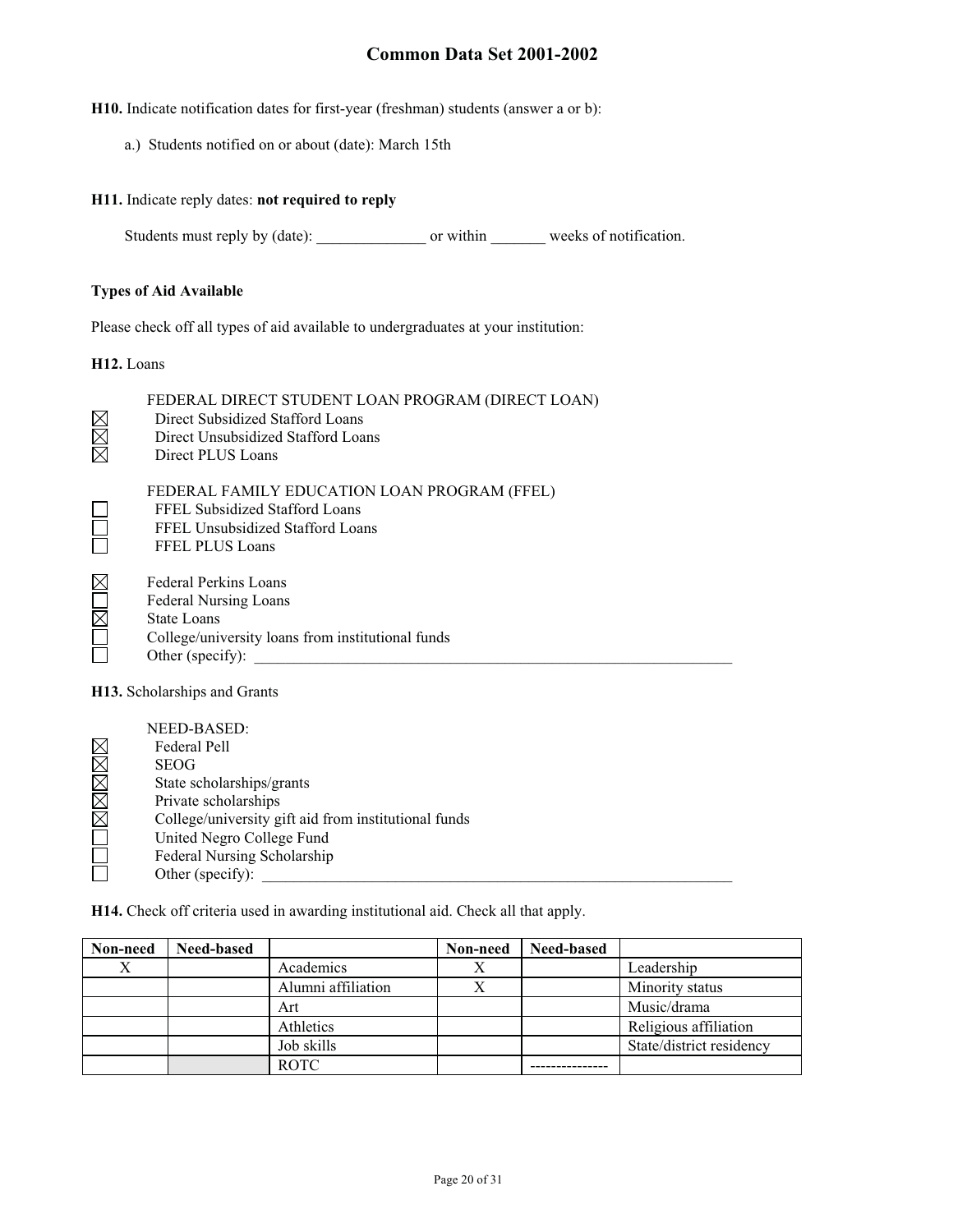## **I. INSTRUCTIONAL FACULTY AND CLASS SIZE**

#### **I-1. Please report number of instructional faculty members in each category for Fall 2001.**

The following definition of instructional faculty is used by the American Association of University Professors (AAUP) in its annual Faculty Compensation Survey. Instructional Faculty is defined as those members of the instructional-research staff whose major regular assignment is instruction, including those with released time for research. Institutions are asked to EXCLUDE:

(a) instructional faculty in preclinical and clinical medicine

(b) administrative officers with titles such as dean of students, librarian, registrar, coach, and the like, even though they may devote part of their time to classroom instruction and may have faculty status,

(c) undergraduate or graduate students who assist in the instruction of courses, but have titles such as teaching assistant, teaching fellow, and the like

(d) faculty on leave without pay, and

(e) replacement faculty for faculty on sabbatical leave.

*Full-time:* faculty employed on a full-time basis

*Part-time*: faculty teaching less than two semesters, three quarters, two trimesters, or two four-month sessions. Also includes adjuncts and part-time instructors.

*Minority faculty*: includes faculty who designate themselves as black, non-Hispanic; American Indian or Alaskan native; Asian or Pacific Islander; or Hispanic.

*Doctorate*: includes such degrees as Doctor of Education, Doctor of Juridical Science, Doctor of Public Health, and Doctor of Philosophy degree in any field such as agronomy, food technology, education, engineering, public administration, ophthalmology, or radiology.

*First-professional*: includes the fields of dentistry (DDS or DMD), medicine (MD), optometry (OD), osteopathic medicine (DO), pharmacy (DPharm or BPharm), podiatric medicine (DPM), veterinary medicine (DVM), chiropractic (DC or DCM), law (JD) and theological professions (MDiv, MHL).

*Terminal degree*: the highest degree in a field: example, M. Arch (architecture) and MFA (master of fine arts).

|                                                     | <b>Full-time</b> | Part-time | <b>Total</b> |
|-----------------------------------------------------|------------------|-----------|--------------|
| Total number of instructional faculty<br>a.)        | 250              | 212       | 462          |
| Total number who are members of<br>b.               | 32               |           | 39           |
| minority groups                                     |                  |           |              |
| Total number who are women<br>c.                    | 103              | 108       | 211          |
| Total number who are men<br>d.                      | 147              | 104       | 251          |
| Total number who are nonresident aliens<br>e.)      | $\theta$         | 0         | $\theta$     |
| (international)                                     |                  |           |              |
| Total number with doctorate, first<br>$f_{\cdot}$ ) | 215              | 8         | 223          |
| professional, or other terminal degree              |                  |           |              |
| Total number whose highest degree is a<br>g.)       | 34               | 9         | 43           |
| master's but not a terminal master's                |                  |           |              |
| h.) Total number whose highest degree is a          | $\theta$         | $\theta$  | $\theta$     |
| bachelor's                                          |                  |           |              |
| Total number whose highest degree is<br>i.          |                  | 195       | 196          |
| unknown or other (Note: Items $f, g, h$ ,           |                  |           |              |
| and <b>i</b> must sum up to item <b>a</b> .)        |                  |           |              |

#### **I-2. Student to Faculty Ratio**

Report the Fall 2001 ratio of full-time equivalent students (full-time plus 1/3 part time) to full-time equivalent instructional faculty (full time plus 1/3 part time). In the ratio calculations, exclude both faculty and students in stand-alone graduate or professional programs such as medicine, law, veterinary, dentistry, social work, business, or public health in which faculty teach virtually only graduate level students. Do not count undergraduate or graduate student teaching assistants as faculty.

Fall 2001 Student to Faculty ratio: 19 to 1.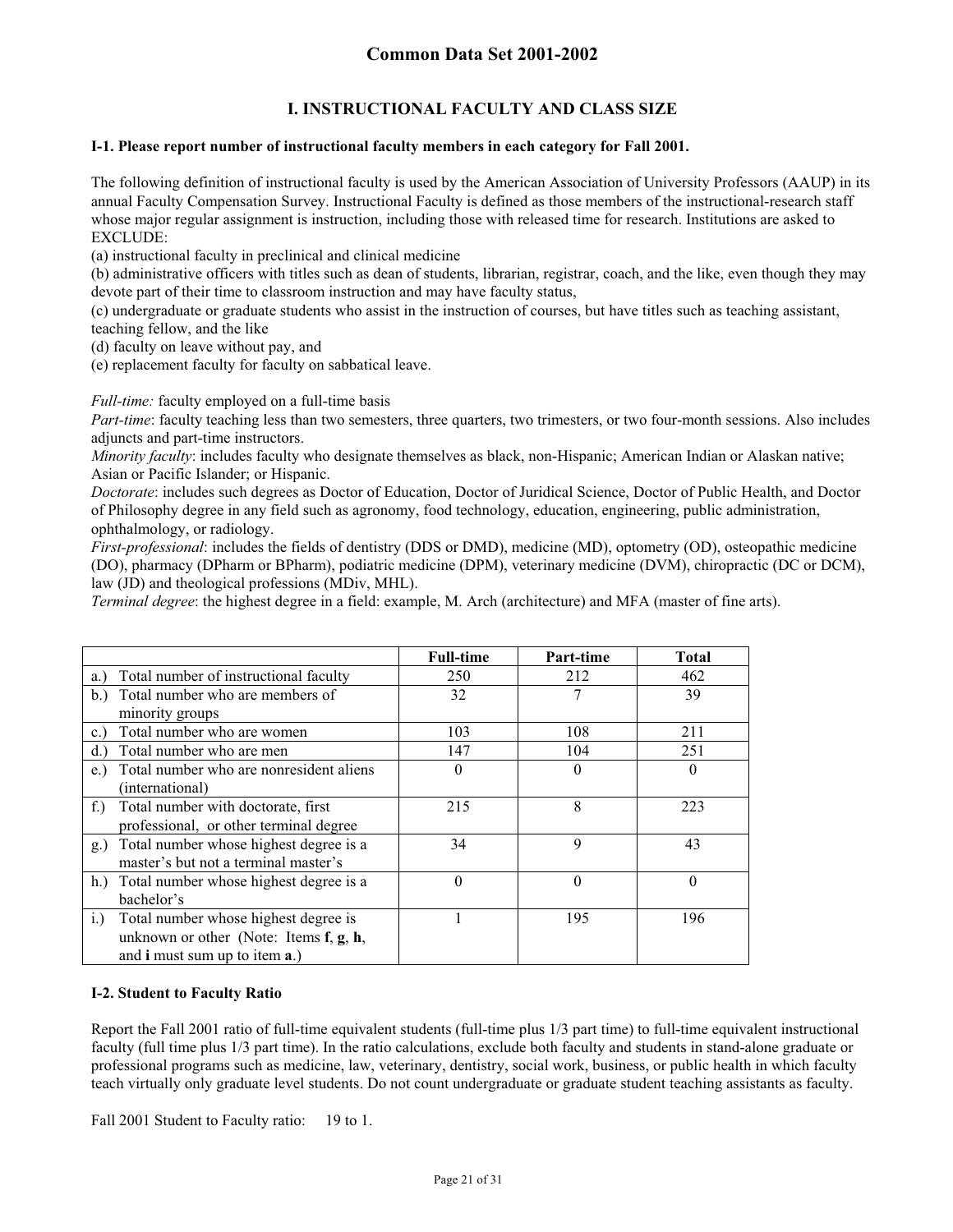#### **I-3. Undergraduate Class Size**

**SECTIONS** 

In the table below, please use the following definitions to report information about the size of classes and class sections offered in the Fall 2001 term.

*Class Sections:* A class section is an organized course offered for credit, identified by discipline and number, meeting at a stated time or times in a classroom or similar setting, and not a subsection such as a laboratory or discussion session. Undergraduate class sections are defined as any sections in which at least one degree-seeking undergraduate student is enrolled for credit. Exclude distance learning classes and noncredit classes and individual instruction such as dissertation or thesis research, music instruction, or one-to-one readings. Exclude students in independent study, co-operative programs, internships, foreign language taped tutor sessions, practicums, and all students in one-on-one classes. Each class section should be counted only once and should not be duplicated because of course catalog cross-listings.

*Class Subsections:* A class subsection includes any subsection of a course, such as laboratory, recitation, and discussion subsections that are supplementary in nature and are scheduled to meet separately from the lecture portion of the course. Undergraduate subsections are defined as any subsections of courses in which degree-seeking undergraduate students enrolled for credit. As above, exclude noncredit classes and individual instruction such as dissertation or thesis research, music instruction, or one-to-one readings. Each class subsection should be counted only once and should not be duplicated because of cross-listings.

Using the above definitions, please report for each of the following class-size intervals the number of *class sections* and *class subsections* offered in Fall 2001. For example, a lecture class with 800 students who met at another time in 40 separate labs with 20 students should be counted once in the "100+" column in the class section column and 40 times under the "20- 29" column of the class subsections table.

| Undergraduate Class Size (provide numbers) |     |         |           |       |           |       |        |       |  |
|--------------------------------------------|-----|---------|-----------|-------|-----------|-------|--------|-------|--|
|                                            | 2-9 | 10-19   | 20-29     | 30-39 | 40-49     | 50-99 | $100+$ | Total |  |
| <b>CLASS</b><br><b>SECTIONS</b>            | 133 | 318     | 371       | 179   | 180       | 22    | 4      | 1207  |  |
|                                            |     |         |           |       |           |       |        |       |  |
|                                            | 2-9 | $10-19$ | $20 - 29$ | 30-39 | $40 - 49$ | 50-99 | $100+$ | Total |  |
| <b>CLASS SUB-</b>                          | 10  | 50      | 48        |       |           |       |        | 108   |  |

#### **Number of Class Sections with Undergraduates Enrolled**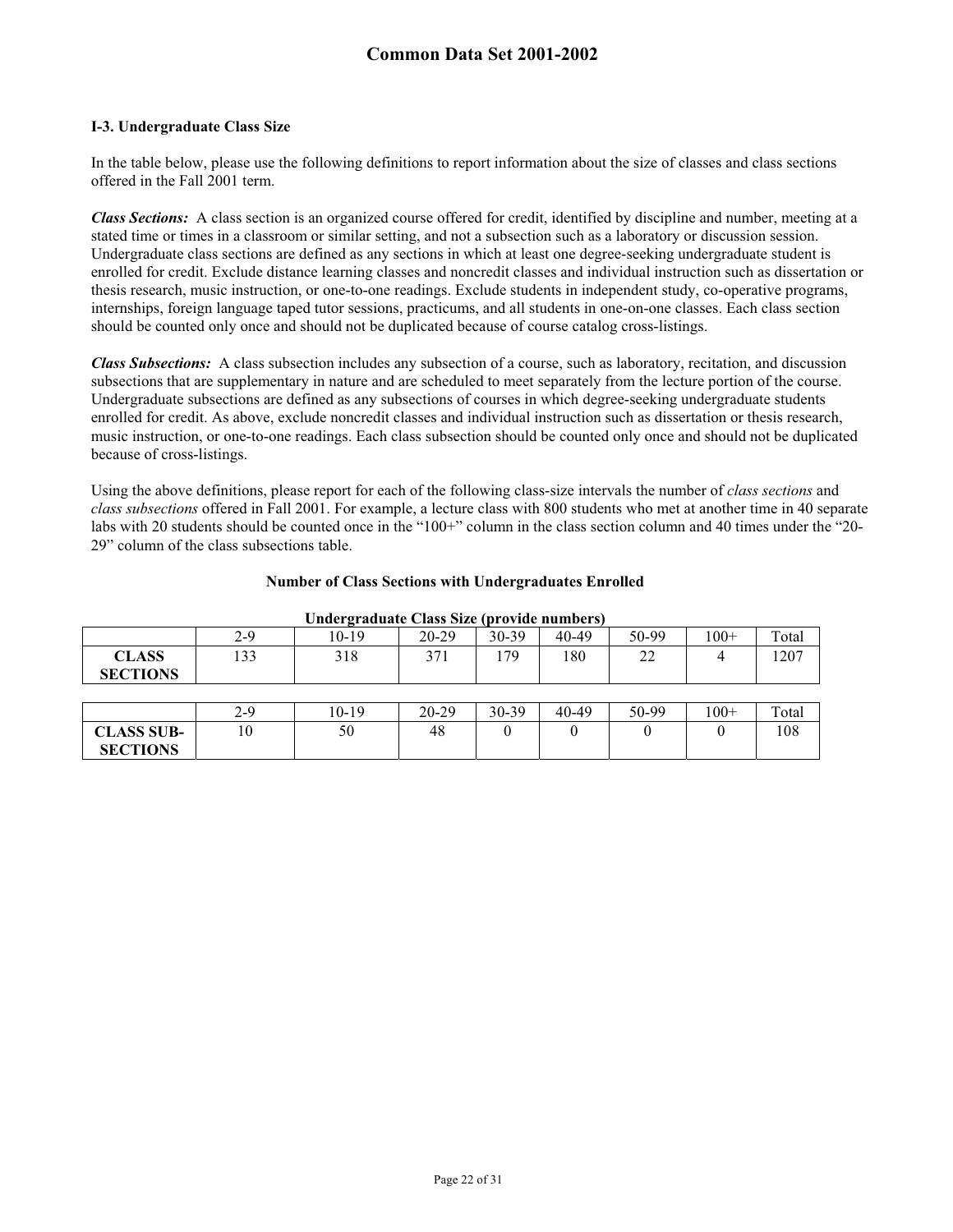## **J. DEGREES CONFERRED**

#### **Degrees conferred between July 1, 2000 and June 30, 2001**

#### **Reference: IPEDS Completions, Part A**

For each of the following discipline areas, provide the percentage of diplomas/certificates, associate, and bachelor's degrees awarded.

| Category                                   | Diploma/<br><b>Certificates</b> | <b>Associate</b> | <b>Bachelor's</b> | <b>CIP</b> Categories to<br>Include |
|--------------------------------------------|---------------------------------|------------------|-------------------|-------------------------------------|
| Agriculture                                |                                 |                  |                   | $1$ and $2$                         |
| Architecture                               |                                 |                  | 0%                | $\overline{4}$                      |
| Area and ethnic studies                    |                                 |                  | $0\%$             | 5                                   |
| Biological/life sciences                   |                                 |                  | 3.2%              | 26                                  |
| Business/marketing                         | 100%                            |                  | 12.3%             | 8 and 52                            |
| Communications/communication               |                                 |                  | 8.2%              | 9 and 10                            |
| technologies                               |                                 |                  |                   |                                     |
| Computer and information                   |                                 |                  | 1.6%              | 11                                  |
| sciences                                   |                                 |                  |                   |                                     |
| Education                                  |                                 |                  | 14.5%             | 13                                  |
| Engineering/engineering                    |                                 |                  |                   | 14 and 15                           |
| technologies                               |                                 |                  |                   |                                     |
| English                                    |                                 |                  | 4.7%              | 23                                  |
|                                            |                                 |                  |                   | 16                                  |
| Foreign languages and literature           |                                 |                  | 0.7%<br>2.3%      | 51                                  |
| Health professions and related<br>sciences |                                 |                  |                   |                                     |
| Home economics and vocational              |                                 |                  |                   | 19 and 20                           |
| home economics                             |                                 |                  |                   |                                     |
|                                            |                                 |                  |                   |                                     |
| Interdisciplinary studies                  |                                 |                  | 0.2%              | 30<br>22                            |
| Law/legal studies                          |                                 |                  |                   |                                     |
| Liberal arts/general studies               |                                 |                  |                   | 24<br>25                            |
| Library science                            |                                 |                  |                   |                                     |
| Mathematics                                |                                 |                  | 1.5%              | $\overline{27}$                     |
| Military science and technologies          |                                 |                  |                   | 28 and 29                           |
| Natural resources/environmental            |                                 |                  |                   | 3                                   |
| science                                    |                                 |                  |                   |                                     |
| Parks and recreation                       |                                 |                  | 4.4%              | 31                                  |
| Personal and miscellaneous                 |                                 |                  |                   | 12                                  |
| services                                   |                                 |                  |                   |                                     |
| Philosophy, religion, theology             |                                 |                  | 0.7%              | 38 and 39                           |
| Physical sciences                          |                                 |                  | 2.1%              | 40 and 41                           |
| Protective services/public                 |                                 |                  | 3.2%              | 43 and 44                           |
| administration                             |                                 |                  |                   |                                     |
| Psychology                                 |                                 |                  | 14.4%             | 42                                  |
| Social sciences and history                |                                 |                  | 18.9%             | 45                                  |
| Trade and industry                         |                                 |                  | 1.3%              | 46, 47, 48, and 49                  |
| Visual and performing arts                 |                                 |                  | 5.6%              | 50                                  |
| Other                                      |                                 |                  |                   |                                     |
| <b>TOTAL</b>                               | 100%                            |                  | 100%              |                                     |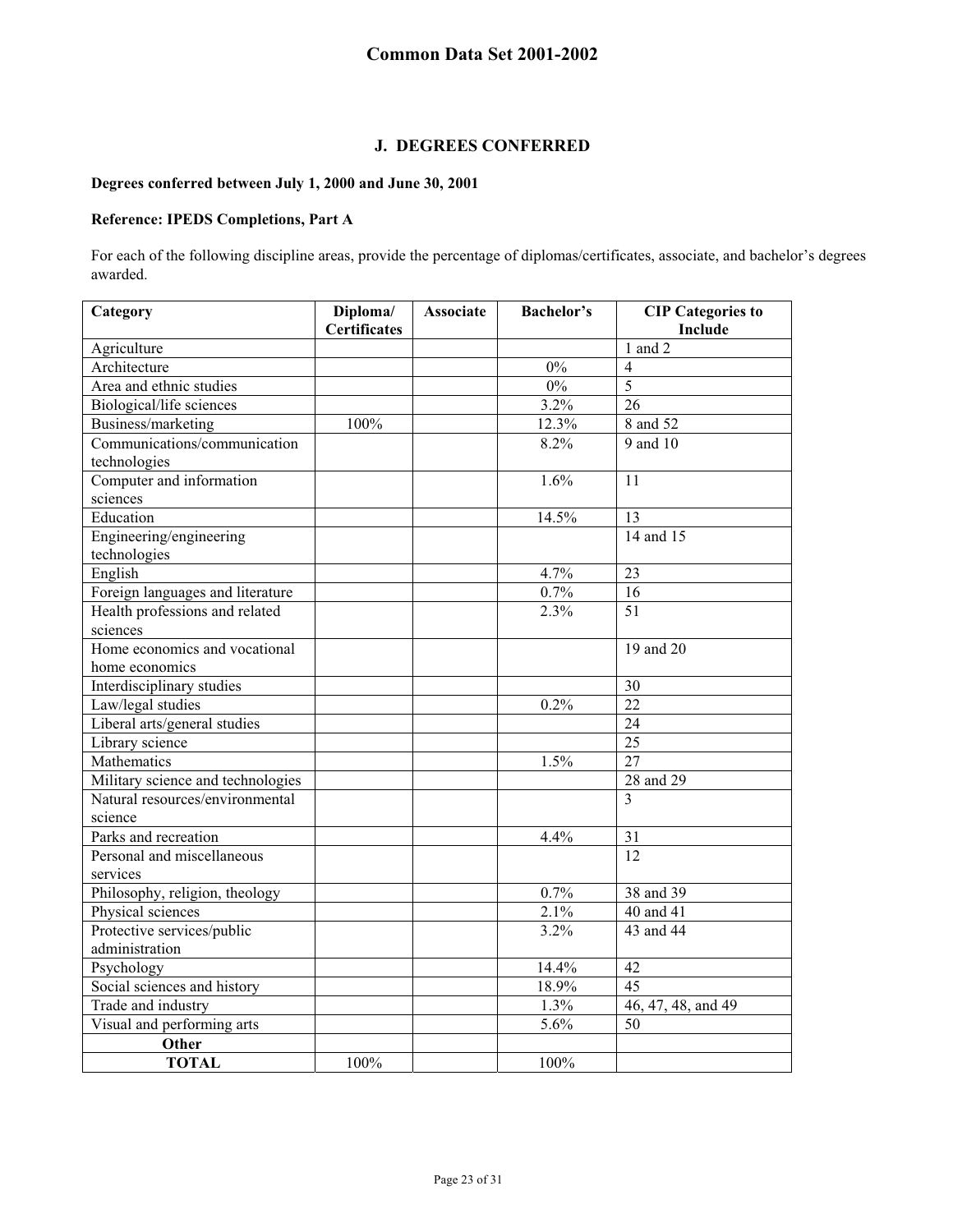#### **Common Data Set Definitions 2001**

#### $\ddot{\bullet}$ **All definitions related to the financial aid section appear at the end of the Definitions document.**

 $\ddot{\bullet}$  Items preceded by an asterisk (\*) represent definitions agreed to among publishers which do not appear on the CDS document but may be present on individual publishers' surveys.

**\*Academic advisement:** Plan under which each student is assigned to a faculty member or a trained adviser, who, through regular meetings, helps the student plan and implement immediate and long-term academic and vocational goals.

**Accelerated program:** Completion of a college program of study in fewer than the usual number of years, most often by attending summer sessions and carrying extra courses during the regular academic term**.** 

**Admitted student:** Applicant who is offered admission to a degree-granting program at your institution.

**\*Adult student services:** Admission assistance, support, orientation, and other services expressly for adults who have started college for the first time, or who are re-entering after a lapse of a few years.

**American Indian or Alaska native:** A person having origins in any of the original peoples of North America and who maintains cultural identification through tribal affiliation or community recognition.

**Applicant (first-time, first year):** An individual who has fulfilled the institution's requirements to be considered for admission (including payment or waiving of the application fee, if any) and who has been notified of one of the following actions: admission, nonadmission, placement on waiting list, or application withdrawn (by applicant or institution).

**Application fee:** That amount of money that an institution charges for processing a student's application for acceptance. This amount is *not* creditable toward tuition and required fees, nor is it refundable if the student is not admitted to the institution.

**Asian or Pacific Islander:** A person having origins in any of the original peoples of the Far East, Southeast Asia, the Indian Subcontinent, or Pacific Islands. This includes people from China, Japan, Korea, the Philippine Islands, American Samoa, India, and Vietnam.

**Associate degree:** An award that normally requires at least two but less than four years of full-time equivalent college work.

**Bachelor's degree:** An award (baccalaureate or equivalent degree, as determined by the Secretary of the U.S. Department of Education) that normally requires at least four years but *not* more than five years of full-time equivalent college-level work. This includes ALL bachelor's degrees conferred in a five-year cooperative (work-study plan) program. (A cooperative plan provides for alternate class attendance and employment in business, industry, or government; thus, it allows students to combine actual work experience with their college studies.) Also, it includes bachelor's degrees in which the normal four years of work are completed in three years.

**Black, non-Hispanic:** A person having origins in any of the black racial groups of Africa (except those of Hispanic origin).

**Board (charges):** Assume average cost for 19 meals per week or the maximum meal plan.

**Books and supplies (costs):** Average cost of books and supplies. Do not include unusual costs for special groups of students (e.g., engineering or art majors), unless they constitute the majority of students at your institution.

**Calendar system:** The method by which an institution structures most of its courses for the academic year.

**\*Career and placement services:** A range of services, including (often) the following: coordination of visits of employers to campus; aptitude and vocational testing; interest inventories, personal counseling; help in resume writing, interviewing, launching the job search; listings for those students desiring employment and those seeking permanent positions; establishment of a permanent reference folder; career resource materials.

**Carnegie units:** One year of study or the equivalent in a secondary school subject.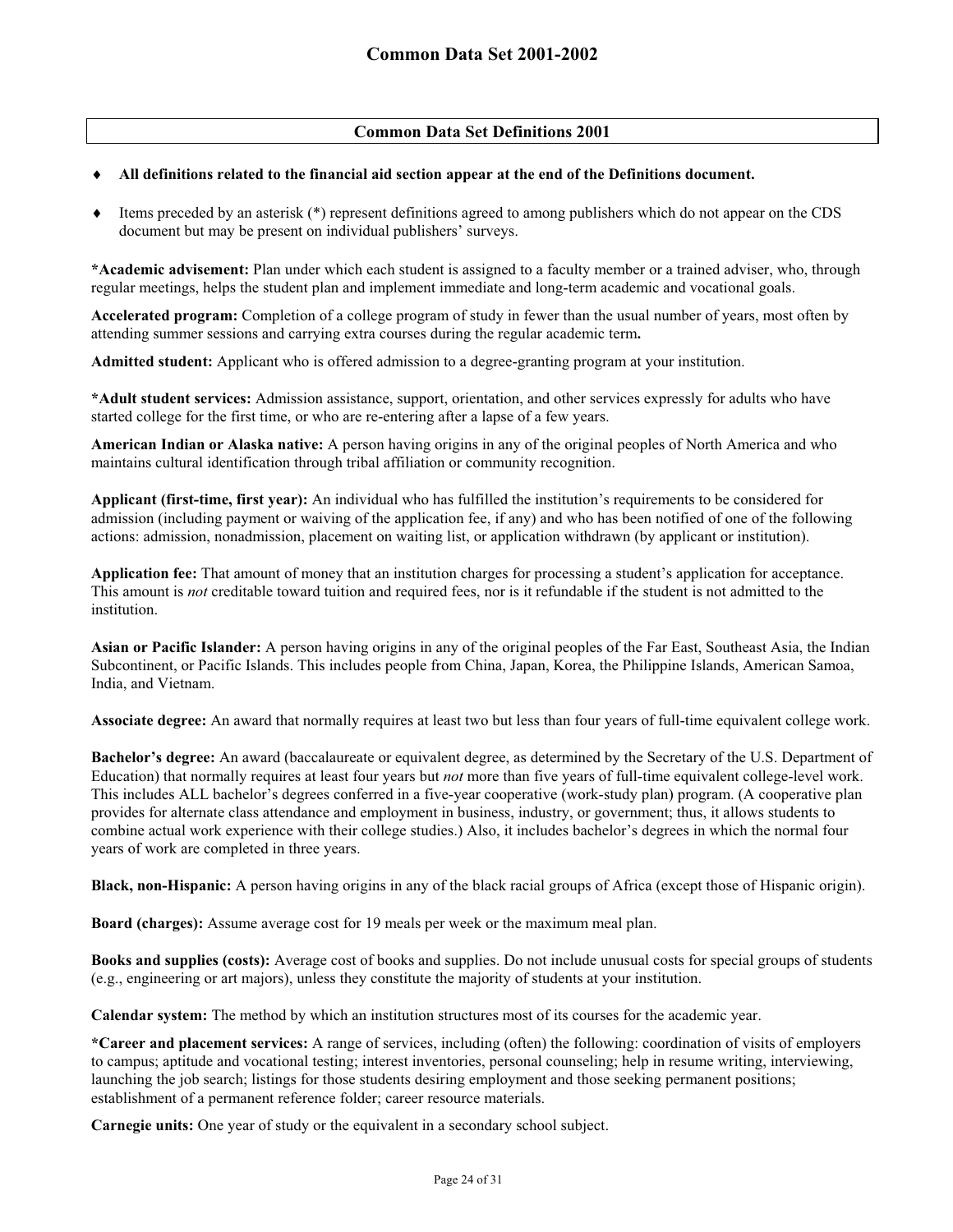#### **Certificate:** See **Postsecondary award, certificate, or diploma.**

**Class rank:** The relative numerical position of a student in his or her graduating class, calculated by the high school on the basis of grade-point average, whether weighted or unweighted.

**College-preparatory program:** Courses in academic subjects (English, history and social studies, foreign languages, mathematics, science, and the arts) that stress preparation for college or university study.

**Common Application:** The standard application form distributed by the National Association of Secondary School Principals for a large number of private colleges who are members of the Common Application Group.

**\*Community service program:** Referral center for students wishing to perform volunteer work in the community or participate in volunteer activities coordinated by academic departments.

**Commuter:** A student who lives off campus in housing that is not owned by, operated by, or affiliated with the college. This category includes students who commute from home and students who have moved to the area to attend college.

**Contact hour:** A unit of measure that represents an hour of scheduled instruction given to students. Also referred to as clock hour.

**Continuous basis (for program enrollment):** A calendar system classification that is used by institutions that enroll students at any time during the academic year. For example, a cosmetology school or a word processing school might allow students to enroll and begin studies at various times, with no requirement that classes begin on a certain date.

**Cooperative housing:** College-owned, -operated, or -affiliated housing in which students share room and board expenses and participate in household chores to reduce living expenses.

**Cooperative (work-study plan) program:** A program that provides for alternate class attendance and employment in business, industry, or government.

**\*Counseling service:** Activities designed to assist students in making plans and decisions related to their education, career, or personal development.

**Credit:** Recognition of attendance or performance in an instructional activity (course or program) that can be applied by a recipient toward the requirements for a degree, diploma, certificate, or other formal award.

**Credit course:** A course that, if successfully completed, can be applied toward the number of courses required for achieving a degree, diploma, certificate, or other formal award.

**Credit hour:** A unit of measure representing an hour (50 minutes) of instruction over a 15-week period in a semester or trimester system or a 10-week period in a quarter system. It is applied toward the total number of hours needed for completing the requirements of a degree, diploma, certificate, or other formal award.

**Cross-registration:** A system whereby students enrolled at one institution may take courses at another institution without having to apply to the second institution.

**Deferred admission:** The practice of permitting admitted students to postpone enrollment, usually for a period of one academic term or one year.

**Degree:** An award conferred by a college, university, or other postsecondary education institution as official recognition for the successful completion of a program of studies.

**Degree-seeking students:** Students enrolled in courses for credit who are recognized by the institution as seeking a degree or formal award. At the undergraduate level, this is intended to include students enrolled in vocational or occupational programs.

**Differs by program (calendar system):** A calendar system classification that is used by institutions that have occupational/vocational programs of varying length. These schools may enroll students at specific times depending on the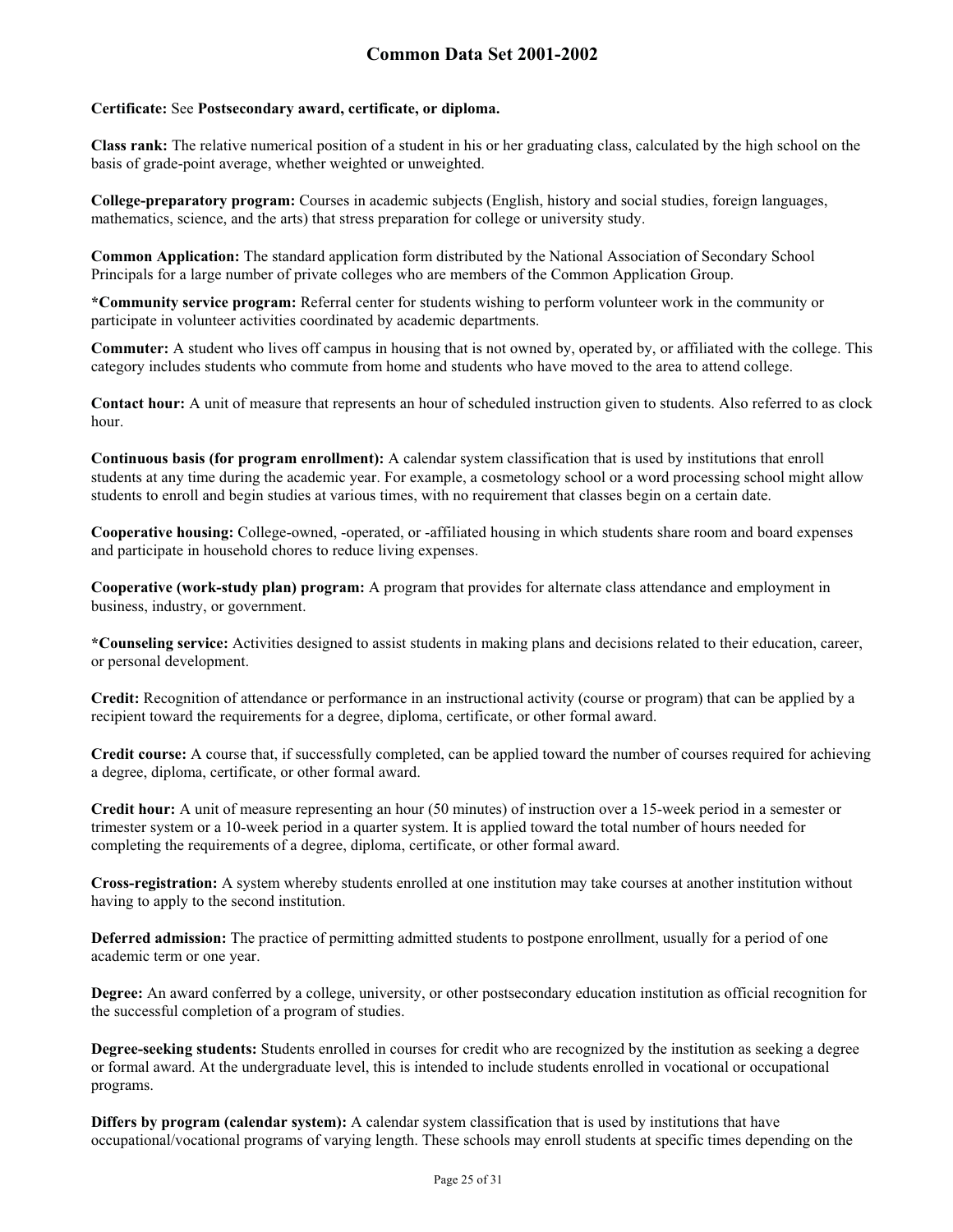program desired. For example, a school might offer a two-month program in January, March, May, September, and November; and a three-month program in January, April, and October.

#### **Diploma:** See **Postsecondary award, certificate, or diploma.**

**Distance learning:** An option for earning course credit at off-campus locations via cable television, internet, satellite classes, videotapes, correspondence courses, or other means.

**Doctoral degree:** The highest award a student can earn for graduate study. The doctoral degree classification includes such degrees as Doctor of Education, Doctor of Juridical Science, Doctor of Public Health, and the Doctor of Philosophy degree in any field such as agronomy, food technology, education, engineering, public administration, ophthalmology, or radiology. For the Doctor of Public Health degree, the prior degree is generally earned in the closely related field of medicine or in sanitary engineering.

**Double major:** Program in which students may complete two undergraduate programs of study simultaneously.

**Dual enrollment:** A program through which high school students may enroll in college courses while still enrolled in high school. Students are not required to apply for admission to the college in order to participate.

**Early action plan:** An admission plan that allows students to apply and be notified of an admission decision well in advance of the regular notification dates. If admitted, the candidate is not committed to enroll; the student may reply to the offer under the college's regular reply policy.

**Early admission:** A policy under which students who have not completed high school are admitted and enroll full time in college, usually after completion of their junior year.

**Early decision plan:** A plan that permits students to apply and be notified of an admission decision (and financial aid offer if applicable) well in advance of the regular notification date. Applicants agree to accept an offer of admission and, if admitted, to withdraw their applications from other colleges. There are three possible decisions for early decision applicants: admitted, denied, or not admitted but forwarded for consideration with the regular applicant pool, without prejudice.

**English as a Second Language (ESL):** A course of study designed specifically for students whose native language is not English.

**Exchange student program-domestic:** Any arrangement between a student and a college that permits study for a semester or more at another college **in the United States** without extending the amount of time required for a degree. **See also Study abroad**.

**External degree program:** A program of study in which students earn credits toward a degree through independent study, college courses, proficiency examinations, and personal experience. External degree programs require minimal or no classroom attendance.

**Extracurricular activities (as admission factor):** Special consideration in the admissions process given for participation in both school and nonschool-related activities of interest to the college, such as clubs, hobbies, student government, athletics, performing arts, etc.

**First professional certificate (postdegree):** An award that requires completion of an organized program of study designed for persons who have completed the first professional degree. Examples could be refresher courses or additional units of study in a specialty or subspecialty.

**First professional degree:** An award in one of the following fields: Chiropractic (DC, DCM), dentistry (DDS, DMD), medicine (MD), optometry (OD), osteopathic medicine (DO), rabbinical and Talmudic studies (MHL, Rav), Pharmacy (BPharm, PharmD), podiatry (PodD, DP, DPM), veterinary medicine (DVM), law (LLB, JD), divinity/ministry (BD, MDiv).

First-time student: A student attending any institution for the first time at the level enrolled. Includes students enrolled in the fall term who attended a postsecondary institution for the first time at the same level in the prior summer term. Also includes students who entered with advanced standing (college credit earned before graduation from high school).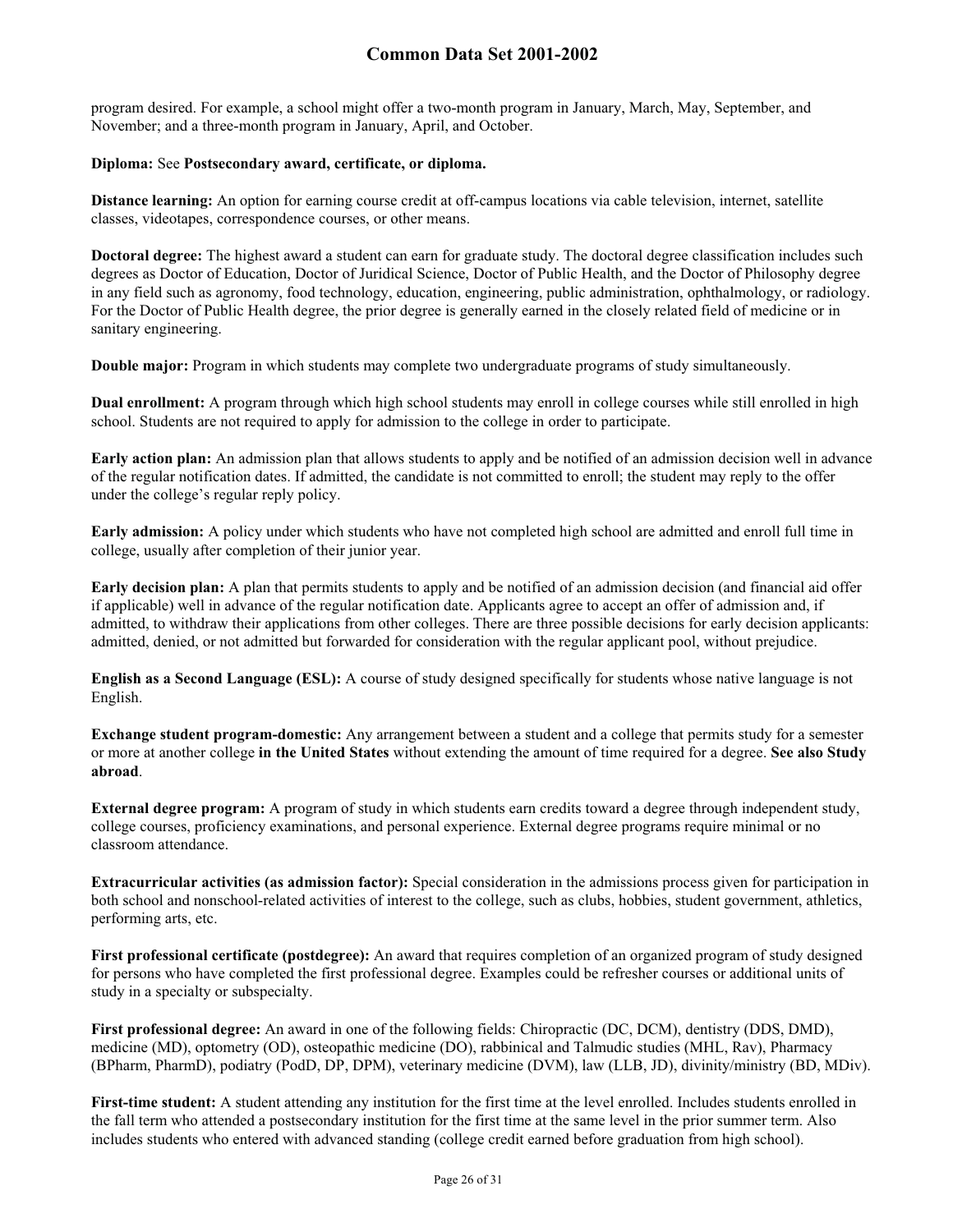**First-time, first-year (freshman) student:** A student attending any institution for the first time at the undergraduate level. Includes students enrolled in the fall term who attended college for the first time in the prior summer term. Also includes students who entered with advanced standing (college credits earned before graduation from high school).

**First-year student:** A student who has completed less than the equivalent of 1 full year of undergraduate work; that is, less than 30 semester hours (in a 120-hour degree program) or less than 900 contact hours.

**Freshman:** A first-year undergraduate student.

**\*Freshman/new student orientation:** Orientation addressing the academic, social, emotional, and intellectual issues involved in beginning college. May be a few hours or a few days in length; at some colleges, there is a fee.

**Full-time student (undergraduate):** A student enrolled for 12 or more semester credits, 12 or more quarter credits, or 24 or more contact hours a week each term.

**Geographical residence (as admission factor):** Special consideration in the admission process given to students from a particular region, state, or country of residence.

**Grade-point average (academic high school GPA):** The sum of grade points a student has earned in secondary school divided by the number of courses taken. The most common system of assigning numbers to grades counts four points for an A, three points for a B, two points for a C, one point for a D, and no points for an E or F. Unweighted GPA's assign the same weight to each course. Weighting gives students additional points for their grades in advanced or honors courses.

**Graduate student:** A student who holds a bachelor's or first professional degree, or equivalent, and is taking courses at the post-baccalaureate level.

**\*Health services:** Free or low cost on-campus primary and preventive health care available to students.

**High school diploma or recognized equivalent:** A document certifying the successful completion of a prescribed secondary school program of studies, or the attainment of satisfactory scores on the Tests of General Educational Development (GED), or another state-specified examination.

**Hispanic:** A person of Mexican, Puerto Rican, Cuban, Central or South American, or other Spanish culture or origin, regardless of race.

**Honors program:** Any special program for very able students offering the opportunity for educational enrichment, independent study, acceleration, or some combination of these.

**Independent study:** Academic work chosen or designed by the student with the approval of the department concerned, under an instructor's supervision, and usually undertaken outside of the regular classroom structure.

**In-state tuition:** The tuition charged by institutions to those students who meet the state's or institution's residency requirements.

#### **International student:** See **Nonresident alien.**

**Internship:** Any short-term, supervised work experience usually related to a student's major field, for which the student earns academic credit. The work can be full- or part-time, on- or off-campus, paid or unpaid.

**\*Learning center:** Center offering assistance through tutors, workshops, computer programs, or audiovisual equipment in reading, writing, math, and skills such as taking notes, managing time, taking tests.

**\*Legal services:** Free or low cost legal advice for a range of issues (personal and other).

**Liberal arts/career combination:** Program in which a student earns undergraduate degrees in two separate fields, one in a liberal arts major and the other in a professional or specialized major, whether on campus or through cross-registration.

**Master's degree:** An award that requires the successful completion of a program of study of at least the full-time equivalent of one but not more than two academic years of work beyond the bachelor's degree.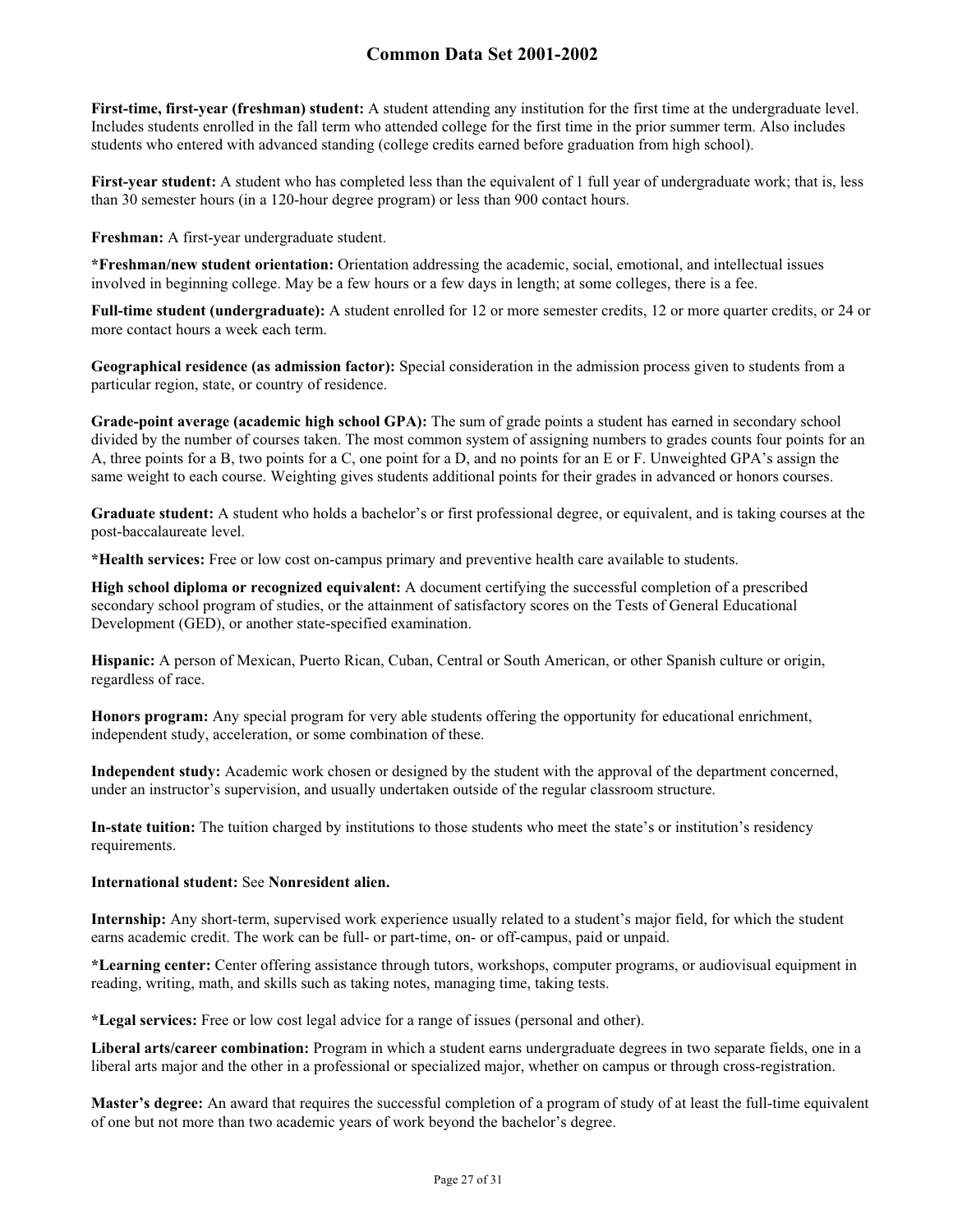**Minority affiliation (as admission factor):** Special consideration in the admission process for members of designated racial/ethnic minority groups.

**\*Minority student center:** Center with programs, activities, and/or services intended to enhance the college experience of students of color.

**Nonresident alien:** A person who is not a citizen or national of the United States and who is in this country on a visa or temporary basis and does not have the right to remain indefinitely.

**\*On-campus day care:** Licensed day care for students' children (usually age 3 and up); usually for a fee.

**Open admission:** Admission policy under which virtually all secondary school graduates or students with GED equivalency diplomas are admitted without regard to academic record, test scores, or other qualifications.

**Other expenses (costs):** Include average costs for clothing, laundry, entertainment, medical (if not a required fee), and furnishings.

**Out-of-state tuition:** The tuition charged by institutions to those students who do not meet the institution's or state's residency requirements.

**Part-time student (undergraduate):** A student enrolled for fewer than 12 credits per semester or quarter, or fewer than 24 contact hours a week each term.

**\*Personal counseling**: One-on-one or group counseling with trained professionals for students who want to explore personal, educational, or vocational issues.

**Post-baccalaureate certificate:** An award that requires completion of an organized program of study requiring 18 credit hours beyond the bachelor's; designed for persons who have completed a baccalaureate degree but do not meet the requirements of academic degrees carrying the title of master.

**Post-master's certificate:** An award that requires completion of an organized program of study of 24 credit hours beyond the master's degree but does not meet the requirements of academic degrees at the doctoral level.

**Postsecondary award, certificate, or diploma:** Includes the following three IPEDS definitions for postsecondary awards, certificates, and diplomas of varying durations and credit/contact hour requirements—

*Less Than 1 Academic Year:* Requires completion of an organized program of study at the postsecondary level (below the baccalaureate degree) in less than 1 academic year (2 semesters or 3 quarters) or in less than 900 contact hours by a student enrolled full-time.

*At Least 1 But Less Than 2 Academic Years:* Requires completion of an organized program of study at the postsecondary level (below the baccalaureate degree) in at least 1 but less than 2 full-time equivalent academic years, or designed for completion in at least 30 but less than 60 credit hours, or in at least 900 but less than 1,800 contact hours.

*At Least 2 But Less Than 4 Academic Years:* Requires completion of an organized program of study at the postsecondary level (below the baccalaureate degree) in at least 2 but less than 4 full-time equivalent academic years, or designed for completion in at least 60 but less than 120 credit hours, or in at least 1,800 but less than 3,600 contact hours.

**Private institution:** An educational institution controlled by a private individual(s) or by a nongovernmental agency, usually supported primarily by other than public funds, and operated by other than publicly elected or appointed officials.

**Private for-profit institution:** A private institution in which the individual(s) or agency in control receives compensation, other than wages, rent, or other expenses for the assumption of risk.

**Private nonprofit institution:** A private institution in which the individual(s) or agency in control receives no compensation, other than wages, rent, or other expenses for the assumption of risk. These include both independent nonprofit schools and those affiliated with a religious organization.

#### **Proprietary institution:** See **Private for-profit institution.**

**Public institution:** An educational institution whose programs and activities are operated by publicly elected or appointed school officials, and which is supported primarily by public funds.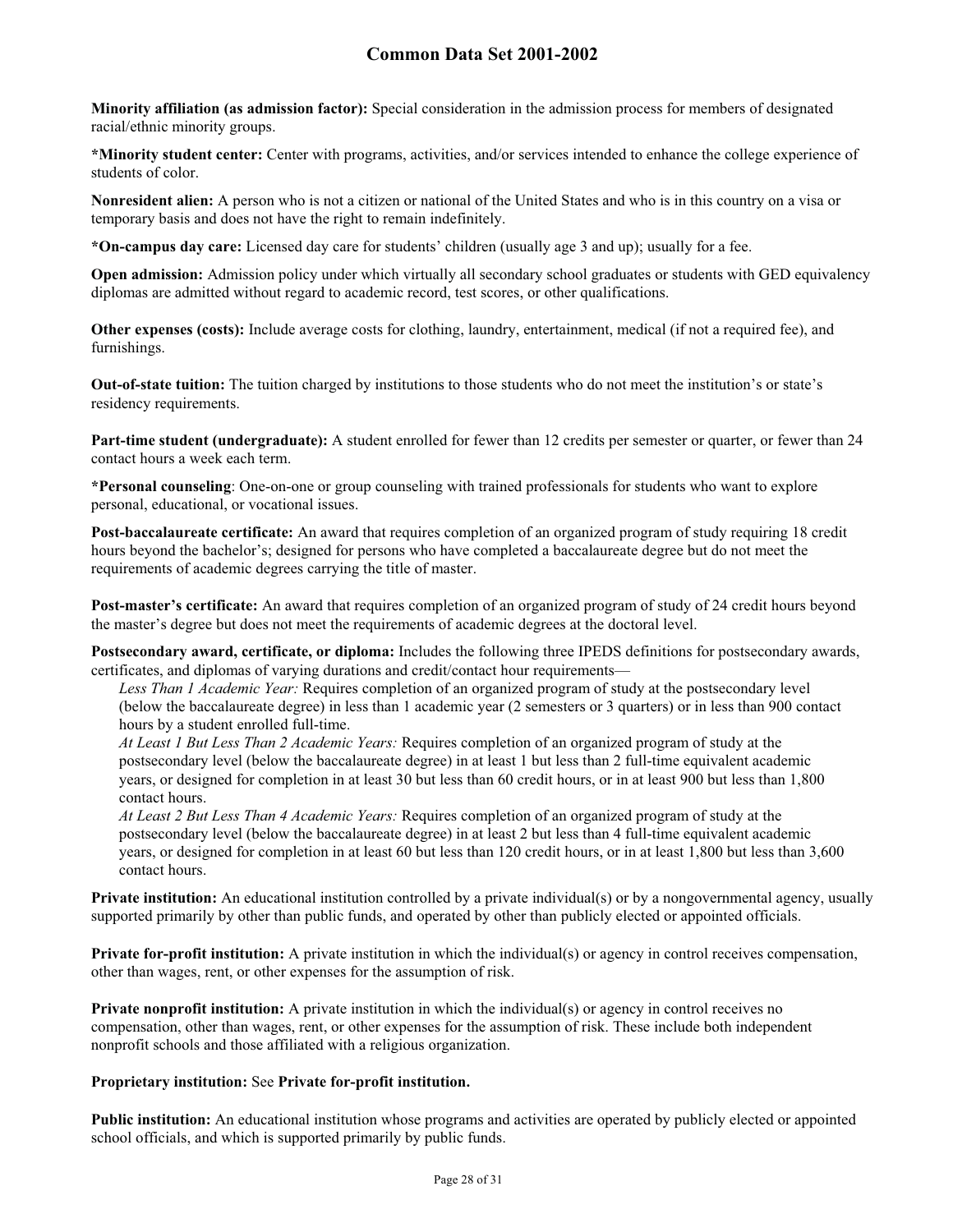**Quarter calendar system:** A calendar system in which the academic year consists of three sessions called quarters of about 12 weeks each. The range may be from 10 to 15 weeks. There may be an additional quarter in the summer.

**Race/ethnicity:** Category used to describe groups to which individuals belong, identify with, or belong in the eyes of the community. The categories do not denote scientific definitions of anthropological origins. A person may be counted in only one group.

**Race/ethnicity unknown:** Category used to classify students or employees whose race/ethnicity is not known and whom institutions are unable to place in one of the specified racial/ethnic categories.

**Religious affiliation/commitment (as admission factor):** Special consideration given in the admission process for affiliation with a certain church or faith/religion, commitment to a religious vocation, or observance of certain religious tenets/lifestyle.

**\*Religious counseling:** One-on-one or group counseling with trained professionals for students who want to explore religious problems or issues.

**\*Remedial services:** Instructional courses designed for students deficient in the general competencies necessary for a regular postsecondary curriculum and educational setting.

**Required fees:** Fixed sum charged to students for items not covered by tuition and required of such a large proportion of all students that the student who does NOT pay is the exception. Do not include application fees or optional fees such as lab fees or parking fees.

**Resident alien or other eligible non-citizen:** A person who is not a citizen or national of the United States and who has been admitted as a legal immigrant for the purpose of obtaining permanent resident alien status (and who holds either an alien registration card [Form I-551 or I-151], a Temporary Resident Card [Form I-688], or an Arrival-Departure Record [Form I-94] with a notation that conveys legal immigrant status, such as Section 207 Refugee, Section 208 Asylee, Conditional Entrant Parolee or Cuban-Haitian).

**Room and board (charges)—on campus:** Assume double occupancy in institutional housing and 19 meals per week (or maximum meal plan).

**Secondary school record (as admission factor):** Information maintained by the secondary school that may include such things as the student's high school transcript, class rank, GPA, and teacher and counselor recommendations.

**Semester calendar system:** A calendar system that consists of two semesters during the academic year with about 16 weeks for each semester of instruction. There may be an additional summer session.

**Student-designed major:** A program of study based on individual interests, designed with the assistance of an adviser.

**Study abroad:** Any arrangement by which a student completes part of the college program studying in another country. Can be at a campus abroad or through a cooperative agreement with some other U.S. college or an institution of another country.

**\*Summer session:** A summer session is shorter than a regular semester and not considered part of the academic year. It is not the third term of an institution operating on a trimester system or the fourth term of an institution operating on a quarter calendar system. The institution may have 2 or more sessions occurring in the summer months. Some schools, such as vocational and beauty schools, have year-round classes with no separate summer session.

**Talent/ability (as admission factor):** Special consideration given to students with demonstrated talent/abilities in areas of interest to the institution (e.g., sports, the arts, languages, etc.).

**Teacher certification program:** Program designed to prepare students to meet the requirements for certification as teachers in elementary, middle/junior high, and secondary schools.

**Transfer applicant:** An individual who has fulfilled the institution's requirements to be considered for admission (including payment or waiving of the application fee, if any) and who has previously attended another college or university and earned college-level credit.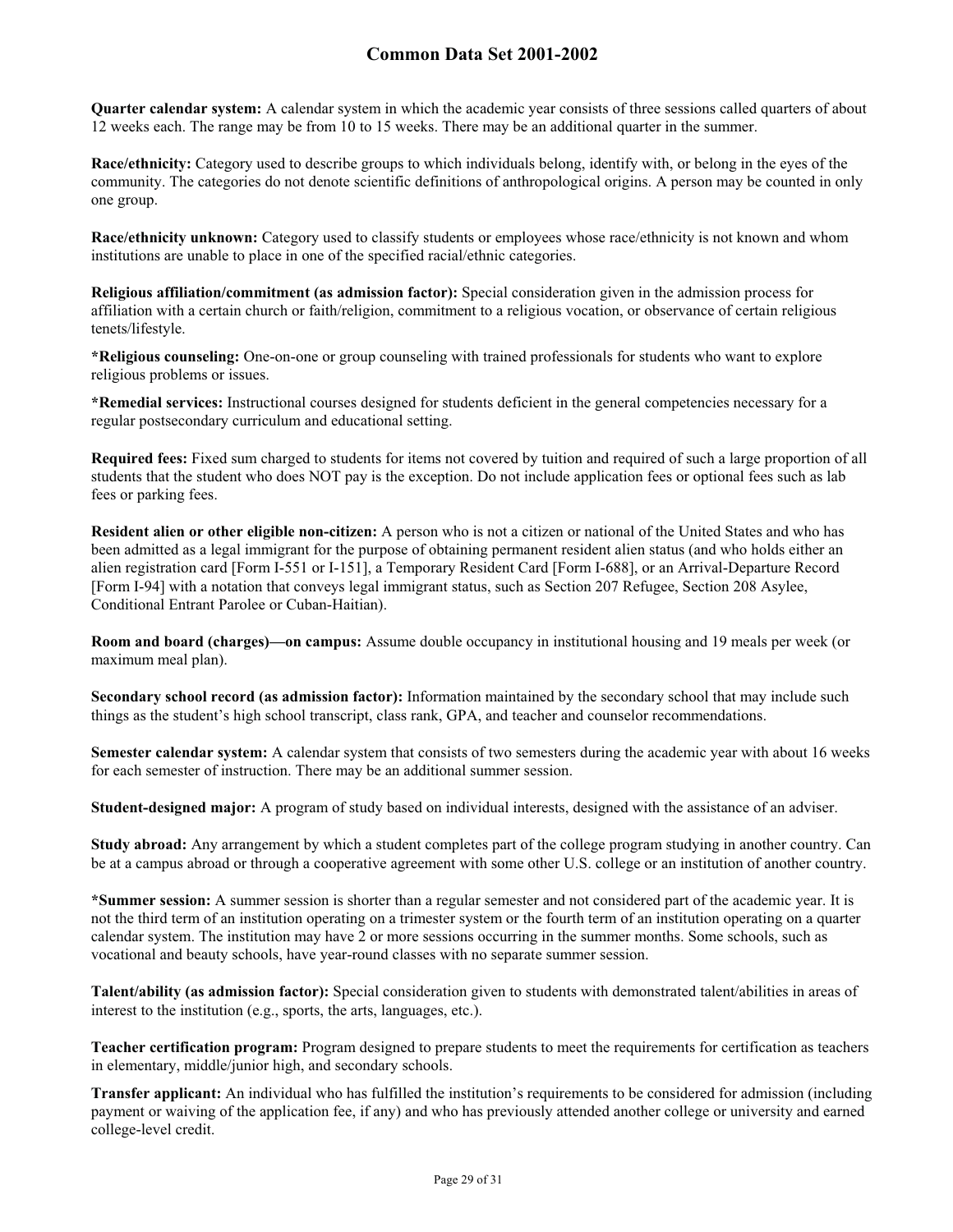**Transfer student:** A student entering the institution for the first time but known to have previously attended a postsecondary institution at the same level (e.g., undergraduate). The student may transfer with or without credit.

**Transportation (costs):** Assume two round trips to student's hometown per year for students in institutional housing or daily travel to and from your institution for commuter students.

**Trimester calendar system:** An academic year consisting of 3 terms of about 15 weeks each.

**Tuition:** Amount of money charged to students for instructional services. Tuition may be charged per term, per course, or per credit.

**\*Tutoring:** May range from one-on-one tutoring in specific subjects to tutoring in an area such as math, reading, or writing. Most tutors are college students; at some colleges, they are specially trained and certified.

Unit: a standard of measurement representing hours of academic instruction (e.g., semester credit, quarter credit, contact hour).

**Undergraduate:** A student enrolled in a four- or five-year bachelor's degree program, an associate degree program, or a vocational or technical program below the baccalaureate.

**\*Veteran's counseling:** Helps veterans and their dependents obtain benefits for their selected program and provides certifications to the Veteran's Administration. May also provide personal counseling on the transition from the military to a civilian life.

**\*Visually impaired:** Any person whose sight loss is not correctable and is sufficiently severe as to adversely affect educational performance.

**Volunteer work (as admission factor):** Special consideration given to students for activity done on a volunteer basis (e.g., tutoring, hospital care, working with the elderly or disabled) as a service to the community or the public in general.

Wait list: List of students who meet the admission requirements but will only be offered a place in the class if space becomes available.

**Weekend college:** A program that allows students to take a complete course of study and attend classes only on weekends.

**White, non-Hispanic:** A person having origins in any of the original peoples of Europe, North Africa, or the Middle East (except those of Hispanic origin).

**\*Women's center:** Center with programs, academic activities, and/or services intended to promote an understanding of the evolving roles of women.

**Work experience (as admission factor):** Special consideration given to students who have been employed prior to application, whether for relevance to major, demonstration of employment-related skills, or as explanation of student's academic and extracurricular record.